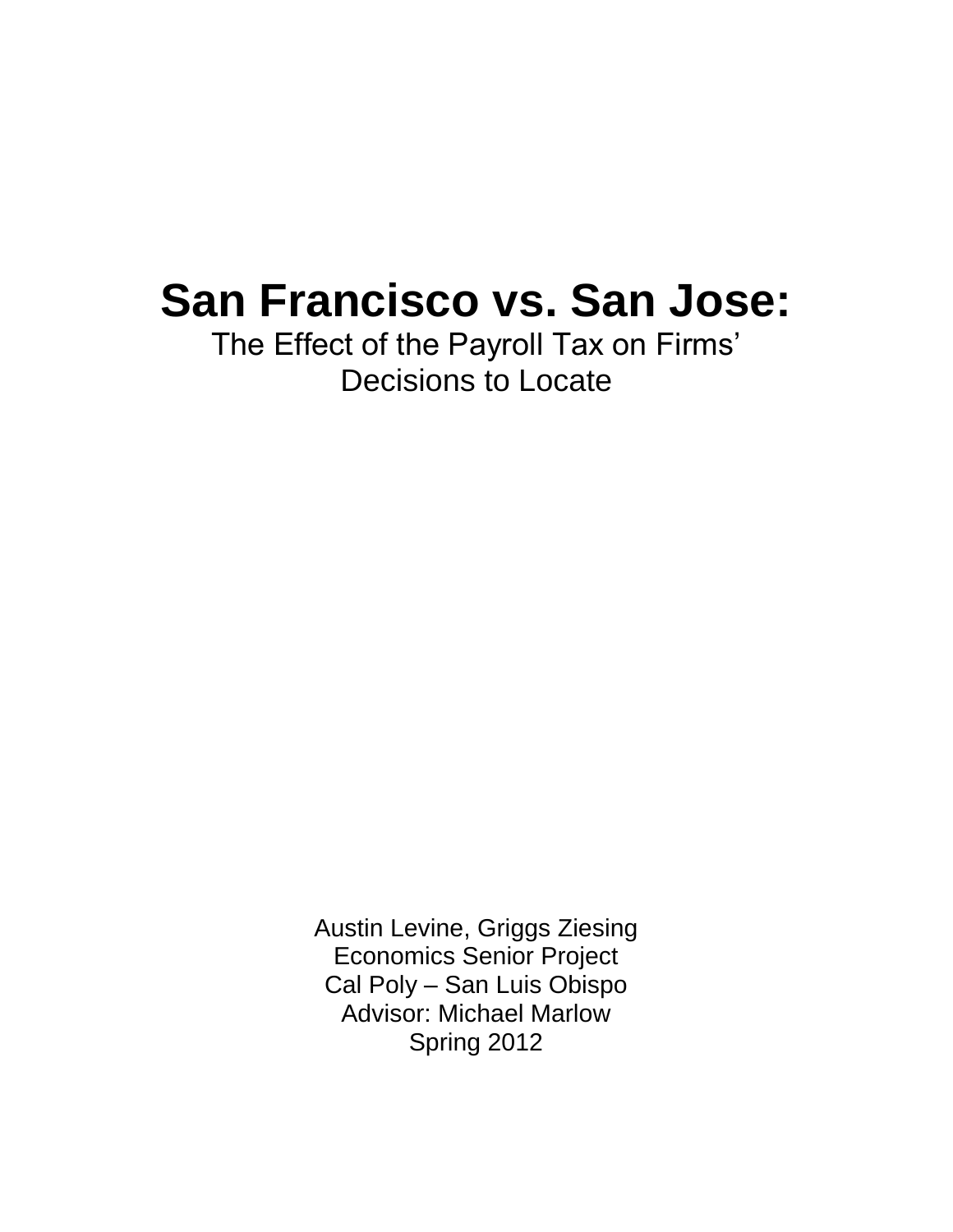# **Abstract**

This paper examines how San Francisco's payroll tax affects commercial rental rates in San Francisco and San Jose. The agglomeration of tech firms in the two areas makes these cities partial substitutes for one another and thus both viable options for firms deciding where to locate. Twitter recently threatened to terminate plans to headquarter in San Francisco if the city did not waive the payroll tax; this has generated substantial criticism of the tax. This study combines principles from labor economics and urban economics with an adapted version of the monocentric city model so as to map the change in commercial rental rates in San Jose and San Francisco as the payroll tax increases in the latter. We see that as the tax rises, commercial rental rates rise in San Jose and fall in San Francisco. The intuition is subtle but prevalent; as the tax rises, firms face a heightened wage expenditure and are forced to either employ fewer people or vacate the city.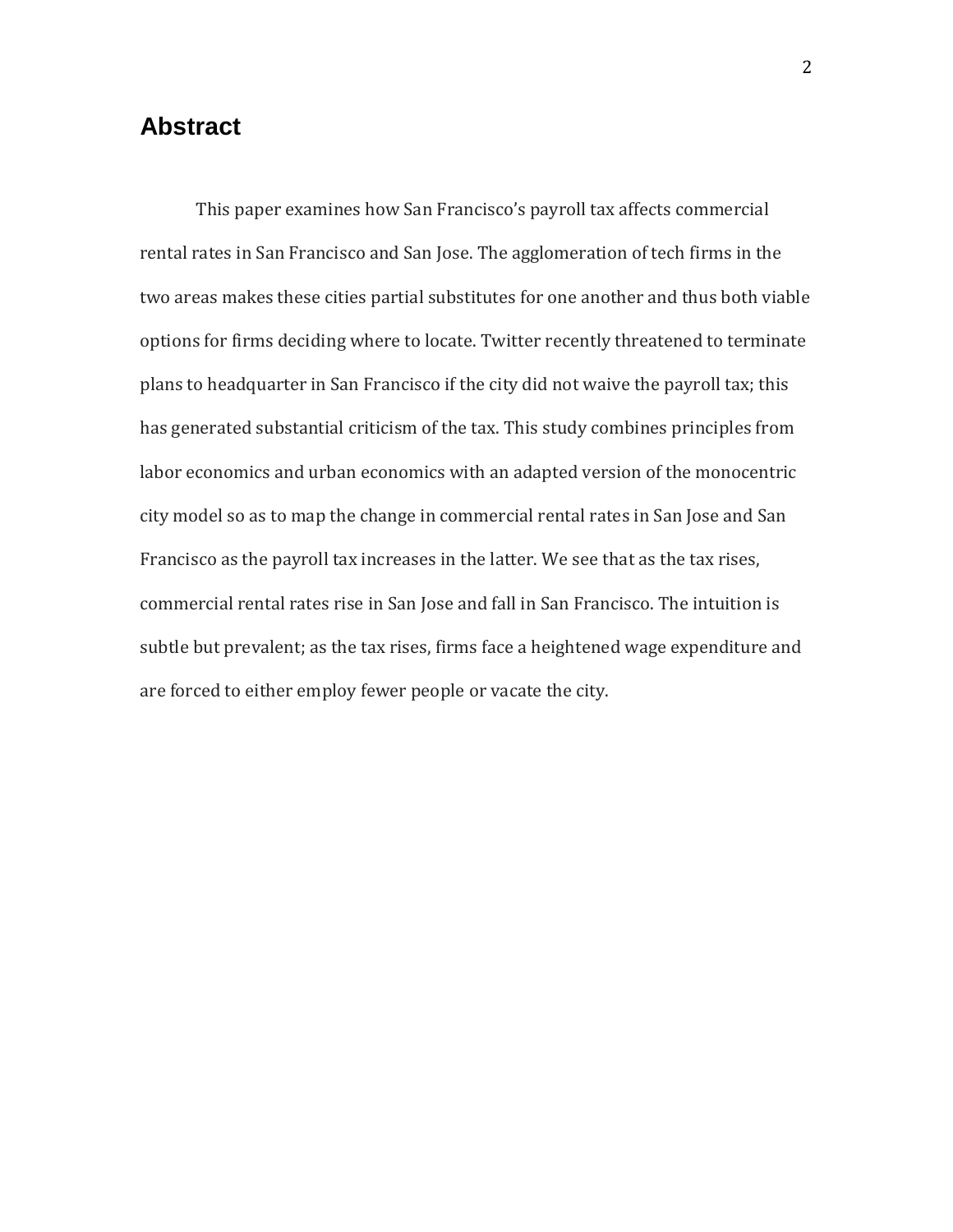# **Table of Contents**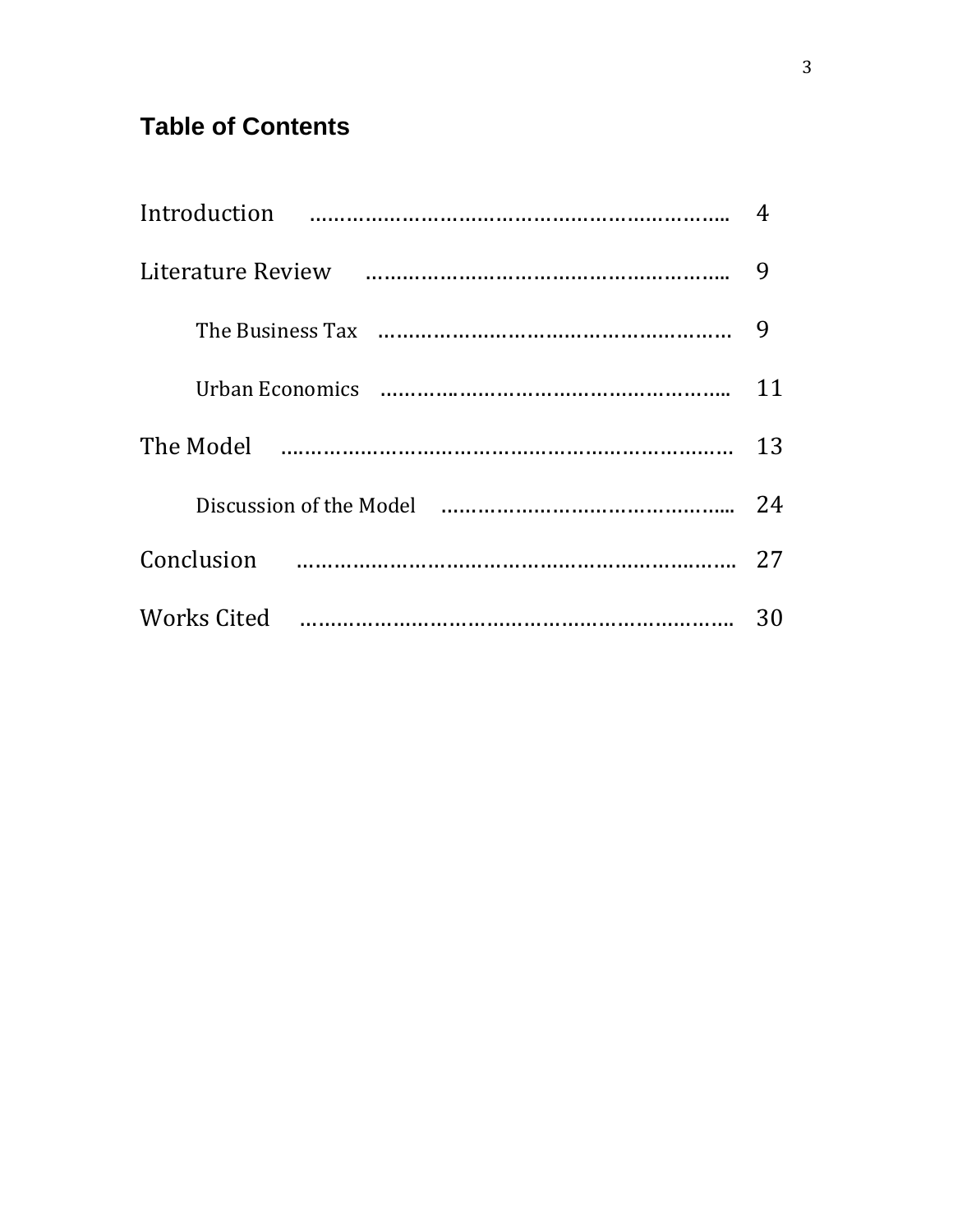# **Introduction**

The United States is a nation founded on growth and innovation. In the past few years, as the country has made its way through the most recent recession, one industry has emerged as a leader in growth: high technology. In the past year alone, techs jobs "outpaced the overall rate of new employment by nearly four times" and have become the new face of thriving industry (Kotkin).

The high technology industry gained massive presence in the Silicon Valley starting with Apple and Intel in the early 1970s. As the technology industry grew, the best and the brightest migrated to the valley. In the late 1990s, Google Inc. sprung up and showed the world just how prominent technology would become. Google quickly grew into one of the biggest companies around – valued at \$192 billion in 2011 (Brenner). In 2003, Google leased and developed a 26-acre headquarters in Mountain View, CA (just outside of San Jose), and in 2006 Google purchased the land for an astonishing \$319 million (Google). In 2004, Facebook.com launched, and within a year, the company had moved from Boston to the Silicon Valley. Just eight years later, Facebook now has 900 million users and a valuation that rivals Google's (Facebook). The point is, over the last two decades, Silicon Valley has grown into the tech headquarters of the United States. The migration of these first few companies has made way for thousands of others.

As these massive tech companies have grown into some of the largest hiring agencies in the nation, the San Francisco Bay Area has been flooded with young working professionals. Naturally, young, financially stable people have migrated into the nearby metropolis: San Francisco. The draw of the city has a new wave of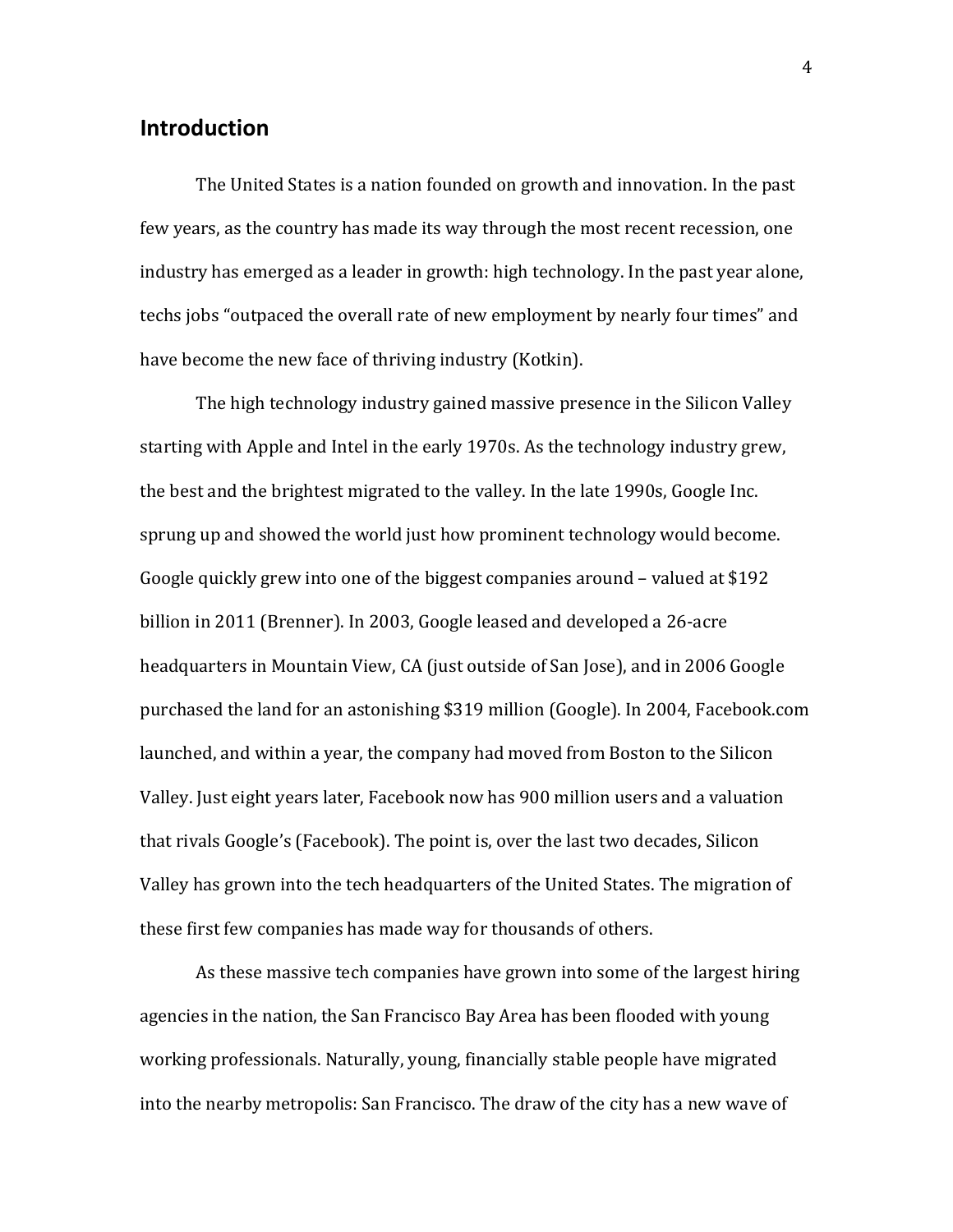tech companies targeting locations within city boundaries as company headquarters. In the last few years, massive companies such as Twitter and Salesforce have taken San Francisco by storm. The sheer presence of young, smart, tech-savvy people in San Francisco makes the city a prime location for tech and creative companies. This agglomeration effect, coupled with the activity of a city, has made San Francisco an even more valuable location than the neighboring Silicon Valley. But how much more valuable? Companies have been asking themselves this question recently for one reason – the payroll tax.

San Francisco is the only city in California that charges a payroll tax. A 1.5% payroll tax is placed on for-profit businesses that have a payroll exceeding \$250,000 annually. Currently about 8,000 companies pay it (Sabatini). The tax has some harsh critics and there is a constant fight for payroll tax reform in San Francisco. The recent economic downturn has caused a spike in unemployment resulting in an increased amount of people fighting for its removal, or at the very least, reform of the city's payroll tax.

This issue was brought to the forefront of San Francisco news in early 2011. Twitter had its eye on a massive building in the mid-Market Street area of San Francisco – an area adjacent to the financial district, yet one that has for years been plagued with issues common to low-income areas. Persistent problems of homelessness, drug use, and violence had forever made this a less than desirable location. Nevertheless, Twitter was eyeing 1355 Market Street in San Francisco. The 775,000 square foot building featured 215,000 square feet of class A office space – all of which would be occupied by Twitter. This deal would bring the building owner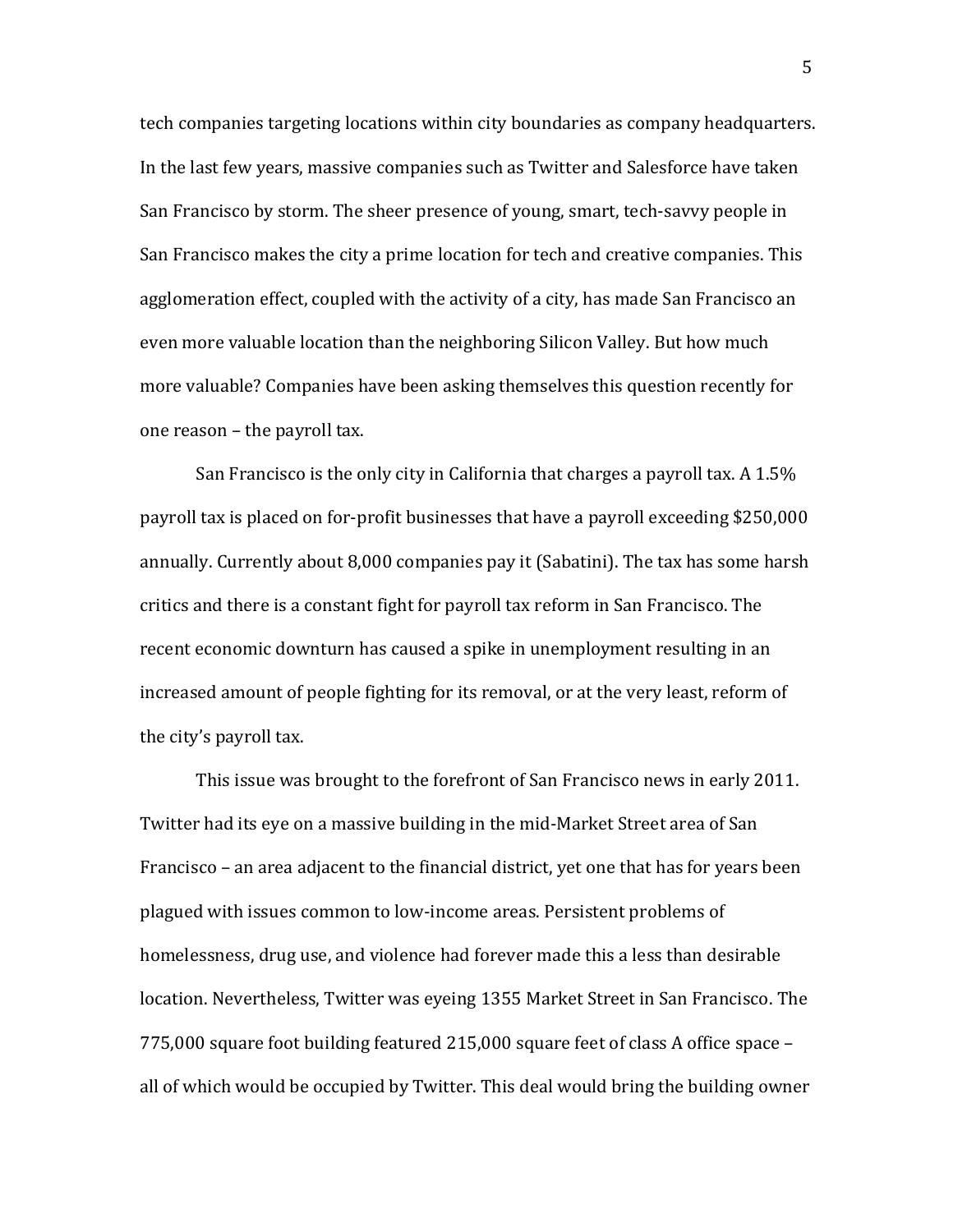a \$50 million lease contract (Dineen). Furthermore, Twitter's interest in the building sparked Shorenstein Properties' interest in purchasing the building. Shorenstein Properties is a prominent San Francisco commercial real estate fund, and they pledged that if the company bought the building they would invest \$80 million into renovation alone (Portfolio). This was big news for an area of the city that has for so long been riddled with drug deals and violent crime.

The deal came to a screeching halt, however, as Twitter began to fight the city's 1.5% payroll tax. When the City of San Francisco refused to exempt Twitter from the tax, the company began looking for office space elsewhere, and ultimately threatened to move. After some negotiation, and a vow from Twitter to "remain in San Francisco for years to come if a tax break for the company [was] approved," the city ultimately agreed to a six year 1.5% payroll tax exemption for all new hires." This agreement was also extended to businesses relocating to the mid-Market Street area," an area that "city officials have attempted to revitalize for decades" (Sabatini). The tax break secured Twitter's plans to headquarter in San Francisco, and made room for many other new tech firms to relocate to this area of the city.

Even through the recent times of economic turmoil, San Francisco has retained a fair amount of growth and prosperity. Much of this growth is attributed to high technology companies. The city has gained a reputation as a "tech center." While most of the west coast tech companies are actually located south of the city in Silicon Valley, many established tech firms have recently moved from outside of the city to within the Central Business District (CBD). Furthermore, the city of San Francisco has benefited immensely from a vast influx of startup companies. The City

6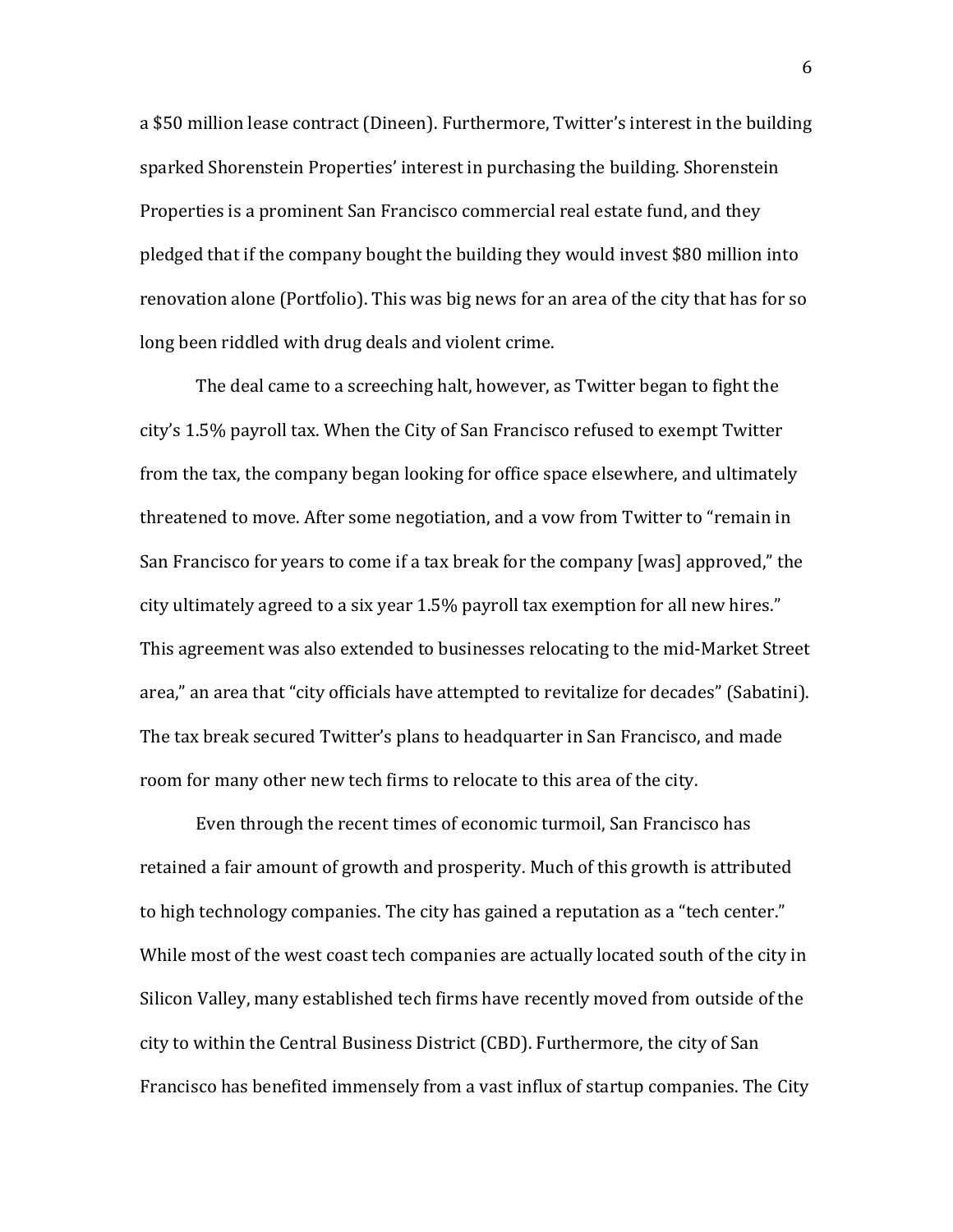has become a very logical place for young, innovative companies to locate. As a result, San Francisco has a huge draw to small start-ups and innovative tech firms. This agglomeration effect creates an added benefit to companies locating in San Francisco.

The payroll tax, however, is an added cost associated with locating a business in the city. This poses a few problems: for one, the additional cost per employee creates a disincentive for hiring new employees. When the economy is stifled and unemployment is high, cities would like to encourage hiring. Secondly, San Francisco's payroll tax charges a 1.5% tax on employees' compensation. Compensation includes salaries, bonuses, and stock options. That last one is huge for startup companies. Many start-ups compensate their employees partially (if not entirely) with equity in the company. That means that if the startup goes public, then the employees have a chance to cash in on their shares of the company that they have acquired at a fraction of the market price. The payroll tax on employees' stock options is a massive determinant in deciding whether or not to move to San Francisco (Begin).

In the past year or two, payroll tax reform has been on the tip of the tongue for many San Francisco officials. With the Twitter negotiation in 2011, it has become clear that something needs to change. San Francisco doesn't want to lose big companies because its business tax structure isn't dialed quite right. While most other California cities rely primarily on sales tax for revenue generation, businesses in San Francisco have been required to share some of that burden. The recent debate of payroll tax reform has led to a battle between a gross receipts tax and an

7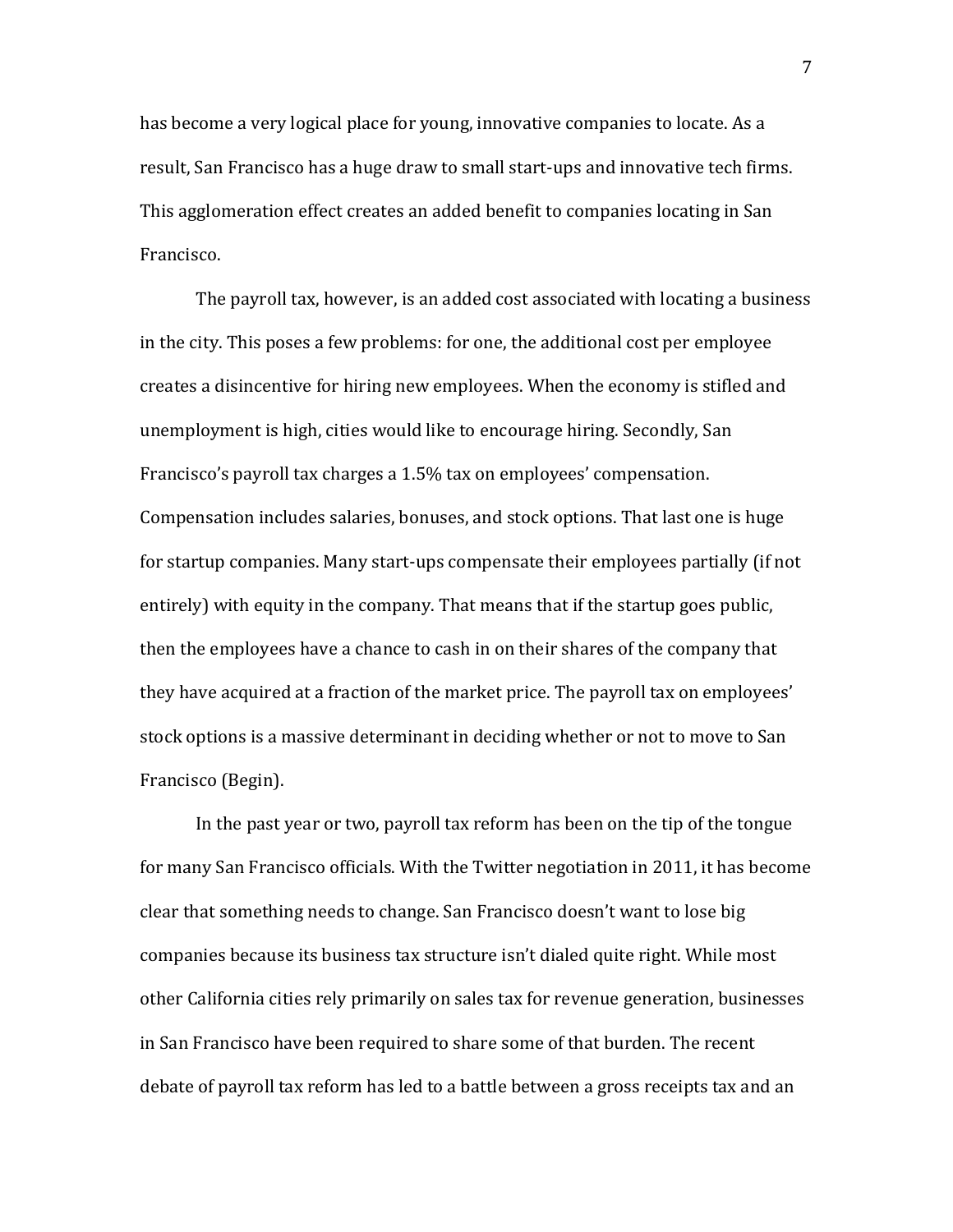altered payroll tax. Proponents of the gross receipts tax argue that the payroll tax creates a disincentive for hiring and an increase in unemployment. Conversely, advocates for an adapted version of the payroll tax argue that the gross receipts tax penalizes companies for success. San Francisco Mayor, Ed Lee, has proposed a modified gross receipts tax that "breaks down businesses into six different categories," a point that is "the key to ensuring that a switch to a gross receipts structure does not harm the city's overall economy" (Sankin). Either way, however, one thing is certain – San Francisco's payroll tax is threatening the growth of the city, and has become a major determinant in a company's consideration for relocating into the city. And since the payroll tax affects the number of firms located in the city of San Francisco, it likely affects commercial rental rates as well.

This paper will show, through extensive theoretical analysis, the effect of increased levels of payroll tax in San Francisco on commercial rental rates within the Central Business District (CBD) of San Francisco and San Jose. We will attempt to show that as the payroll tax rises in San Francisco, the number of firms in San Francisco decreases. This will in turn increase the number of firms in San Jose, ultimately decreasing commercial rental rates in San Francisco and increasing them in San Jose. For the purpose of this paper, San Jose represents the entirety of the Silicon Valley, and firms can only choose to locate in either San Francisco or San Jose.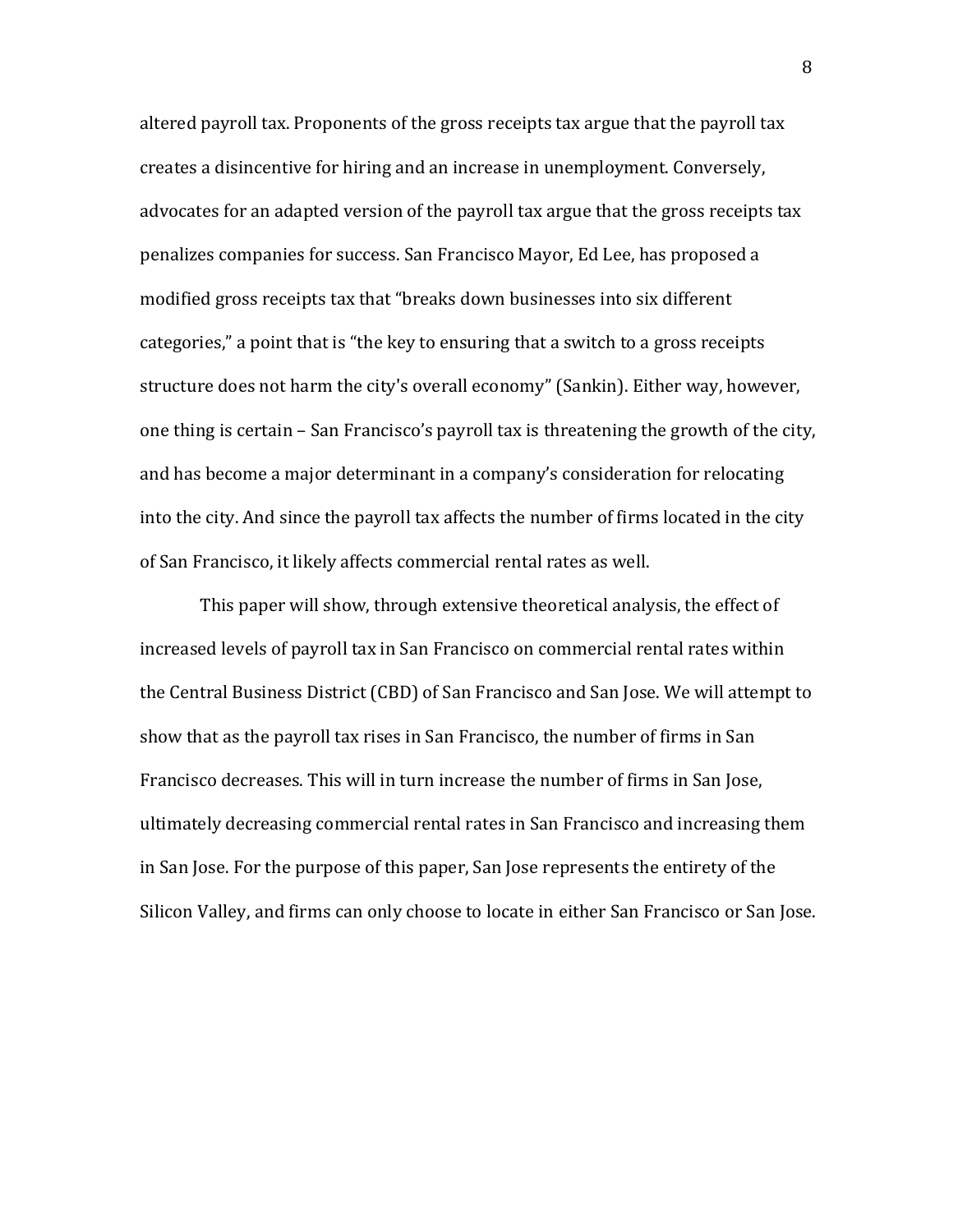#### **Literature Review**

#### **The Business Tax:**

The business tax is a tax paid at the corporate level, and it varies by city. In some cities, the business tax makes up a large portion of a city's revenue and in others it accounts for almost nothing. This tax can come in many different forms: a "Corporate Income Tax," an "Estimated Tax," a "Self-Employment Tax," a "Payroll Tax," an "Excise Tax," a "Gross Receipts Tax," and more (USA). For the purpose of this paper, we will focus on the Payroll Tax – a tax based on a firm's total wage expenditure. In California, most cities generate the majority of their revenue by sales and use tax, and no payroll tax. San Francisco's payroll tax, however, "generates approximately six percent of San Francisco yearly budget. Last year, the city's haul from the tax amounted to around \$400 million" (Sankin). However, during a recession, with the national unemployment rate hovering right around 8 percent, the payroll tax has faced quite a bit of scrutiny.

Since the tax is directly related to the wage expenditure, it creates a disincentive for hiring – something that should be avoided when dealing with a high unemployment rate. As Guillermo Cruces, an Argentinean labor economist, says, "While such taxes usually constitute an important source of government revenue, they drive a wedge between the cost of labor for a firm and the net wage of the worker, and may therefore have distortional effects on the functioning of the labor market" (Cruces). More specifically, Cruces points out that introducing the payroll tax "implies a downward shift in the labor demand schedule equivalent to the amount of the tax, and standard partial equilibrium incidence analysis states that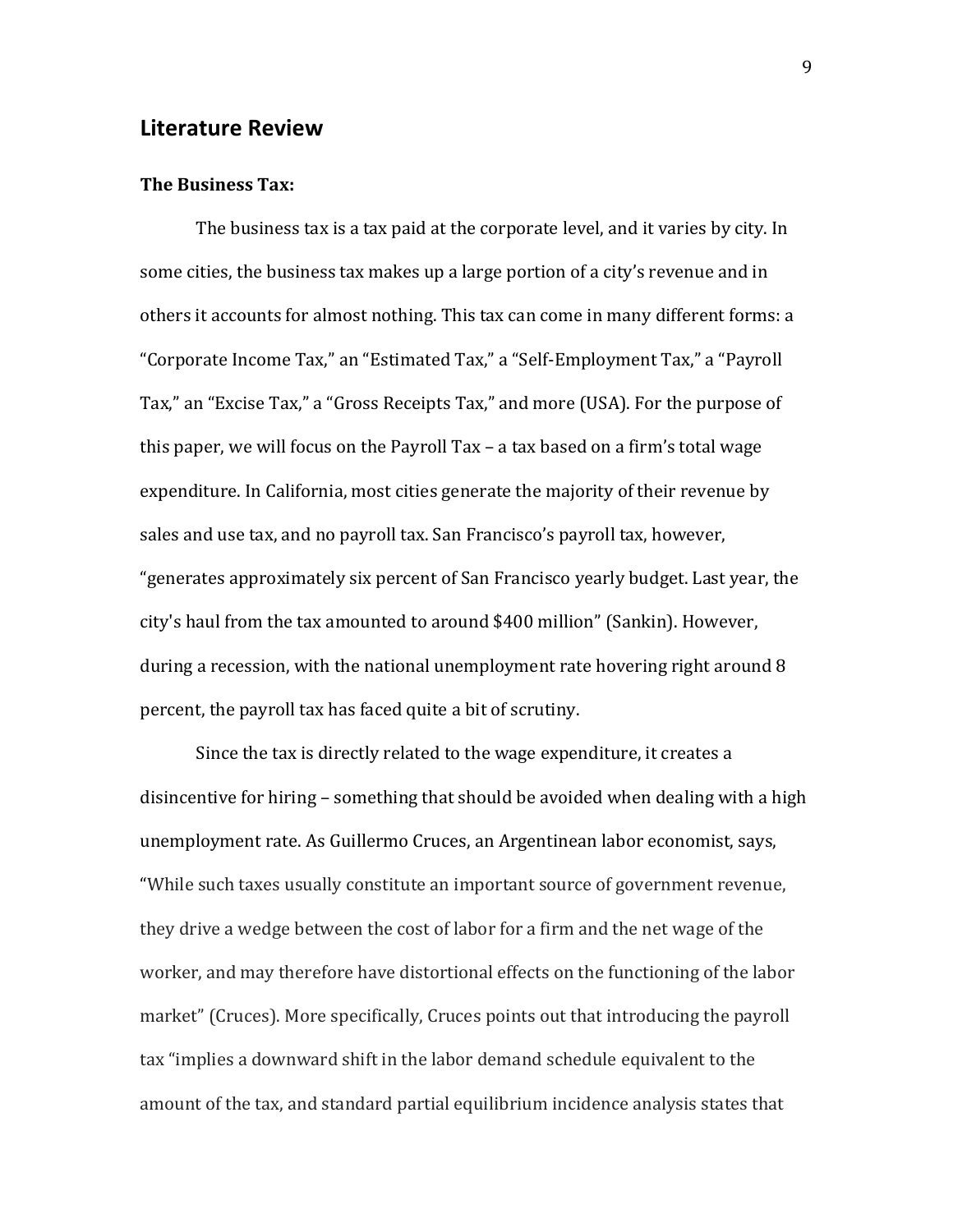the extent of shifting from employers to workers depends on the elasticities of labor demand and supply" (Cruces). So, as the payroll tax increases, the demand for labor is driven down because the cost of labor is increased, hence the disincentive for hiring.

In performing an empirical analysis of any tax, we use the Laffer Curve to determine the revenue maximizing tax rate. The theory behind the Laffer Curve is simple; at a tax rate of 0% and 100%, tax revenues will be zero, and at some tax rate, T\*, tax revenues will be maximized. The revenue maximizing point on the Laffer Curve is simply found by taking the derivative of the curve, where the slope of the parabola is equal to zero. In other words, the highest point on the graph is where revenue is the highest. The Laffer Curve "illustrates the tradeoff between tax rates and the total tax revenues actually collected by the government" (Laffer Curve). The graph is as follows:



An important issue to note is that the revenue maximizing tax rate  $T^*$  is not necessarily the same as the tax rate that would be most beneficial to the jurisdiction. Let us call the tax rate most beneficial to the jurisdiction some  $T^{**}$ . The question then is: What is T\*\*? In short, we do not know. We do know, however, that it can't be 0% and it cannot be 100% - it has to be somewhere in between. Specifically, T\*\* will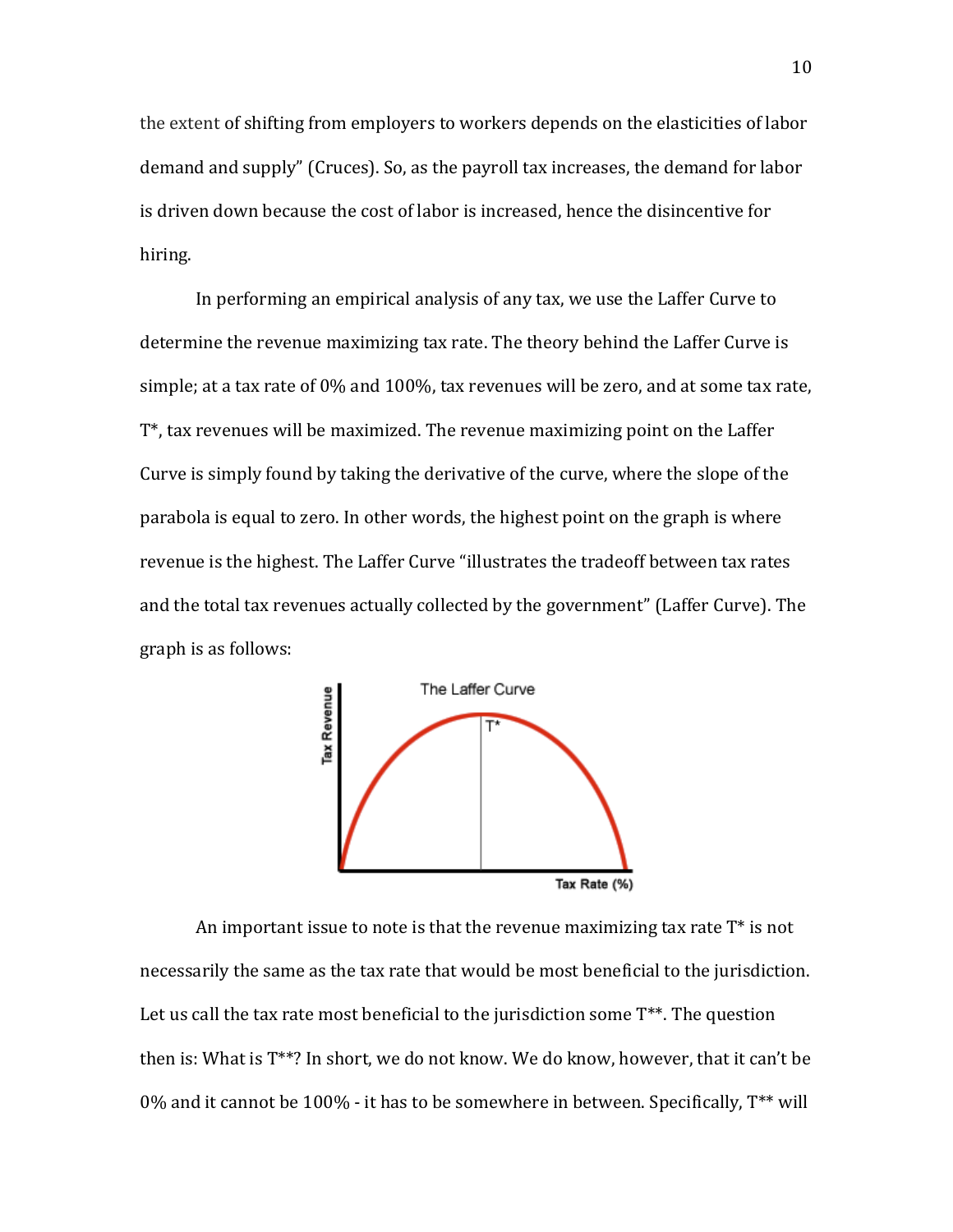be between 0% and T\*. Each and every tax has some corresponding Laffer Curve. The payroll tax is no different. Why then is San Francisco the only city in California that has a payroll tax rate larger than zero? We do not know. However, in identifying the most beneficial tax rate, T\*\*, it is important to note some of the reasons for the Laffer effect. The extremes are obvious: A tax rate of 0% will yield \$0 in revenue no matter how many firms pay the tax. A tax rate of 100% will also yield \$0 in revenue, but for a different reason - no firms will be willing to work under a 100% tax ("Laffer Curve"). As the tax rate increases, fewer firms are willing to operate. In the case of San Francisco's Payroll tax, as the tax rate rises, firm move outside city limits so that they no longer face the tax. What effect then does this have on firms' decision to locate in the City of San Francisco? We will see.

#### **Urban Economics**

Urban economics uses microeconomic analysis to study education, crime, public transit, and housing in urban areas. Through the tools of economics, we can study how cities are formed, how large they are, how spaced out they are, as well as all the activity that occurs within them. Under this large umbrella of urban microeconomics comes the monocentric city model. Developed by William Alonso, Richard Muth, and Edwin Mills, the monocentric city model helps us to understand and interpret the spatial formation of firms and households (McCann). For the purposes of our own model, we will focus only on firms.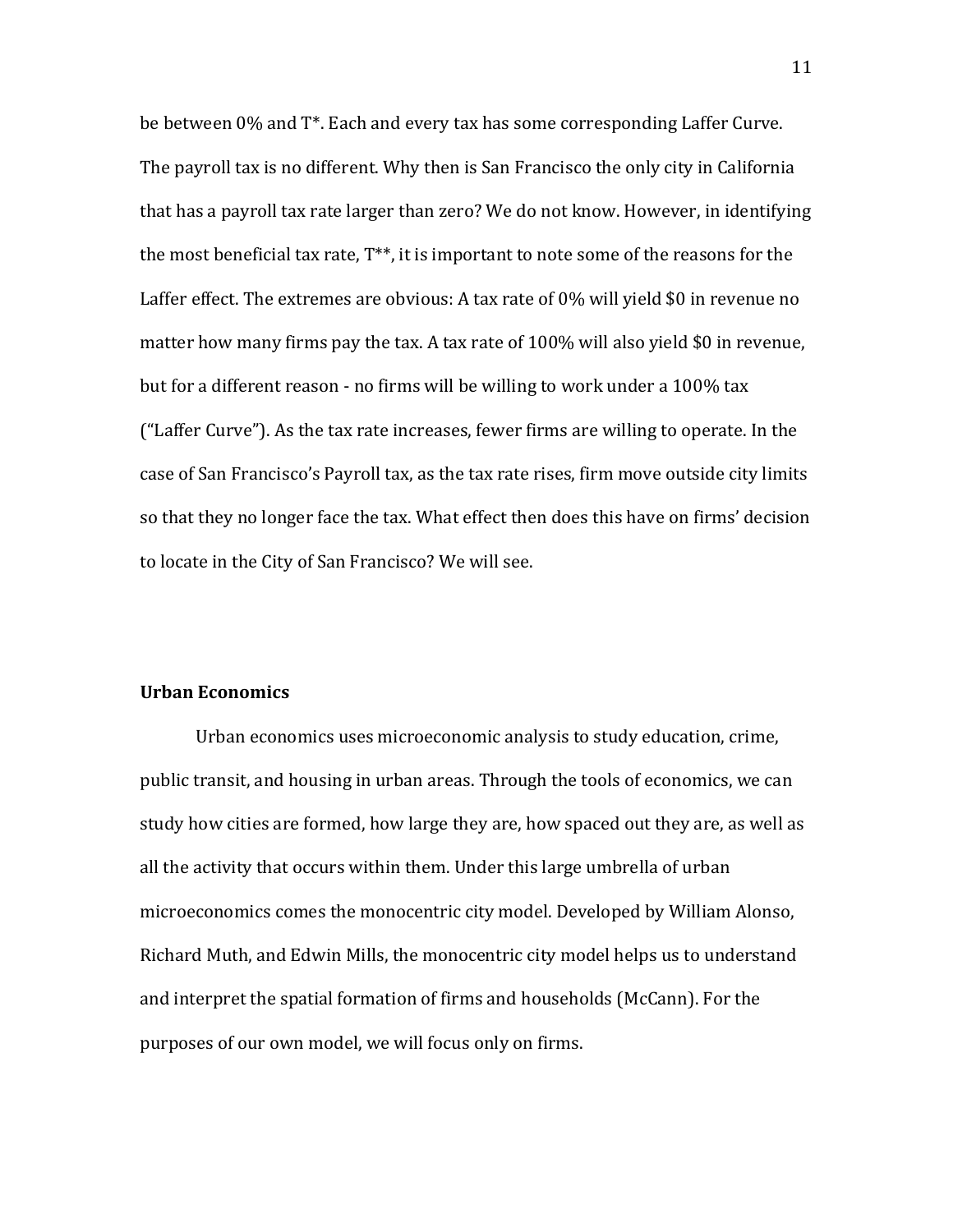Perhaps the most important aspect of studying urban economics is that of an urban equilibrium, which occurs when no economic agents in the city have any incentive to move to another location. This is important because in equilibrium, all agents (residents and firms) maximize utility subject to constraints. If land prices (and consequent rental rates) were any higher than those in urban equilibrium, these agents would have an incentive to move and increase utility elsewhere. For simplification purposes of the model, we will make the assumption that all firms are identical in tastes and preferences, and every firm wants to maximize its own utility (Shafran).

The basics of the model are such that in a given urban area, there is one city center or central business district (CBD). It is assumed that everyone in the city works in and commutes to the city center for work. Built into this assumption is that the further a resident or firm locates from the city center, the lower the rental rate they are willing to pay. Although these may seem to restrict the model significantly, it is possible to further apply these models to more complex cities with more than one commercial center. Everyone wants to locate as close to the CBD as possible to minimize transportation costs. Also, we can assume that agglomeration economies make locating in the center of the city even more attractive, so that firms can benefit from locating close to other firms in the same industry (Shafran).

These assumptions have become weaker as technology has progressed, however. These days, transportation is both faster and cheaper, making commuting costs not as daunting for those who choose to live outside the city center. Similarly,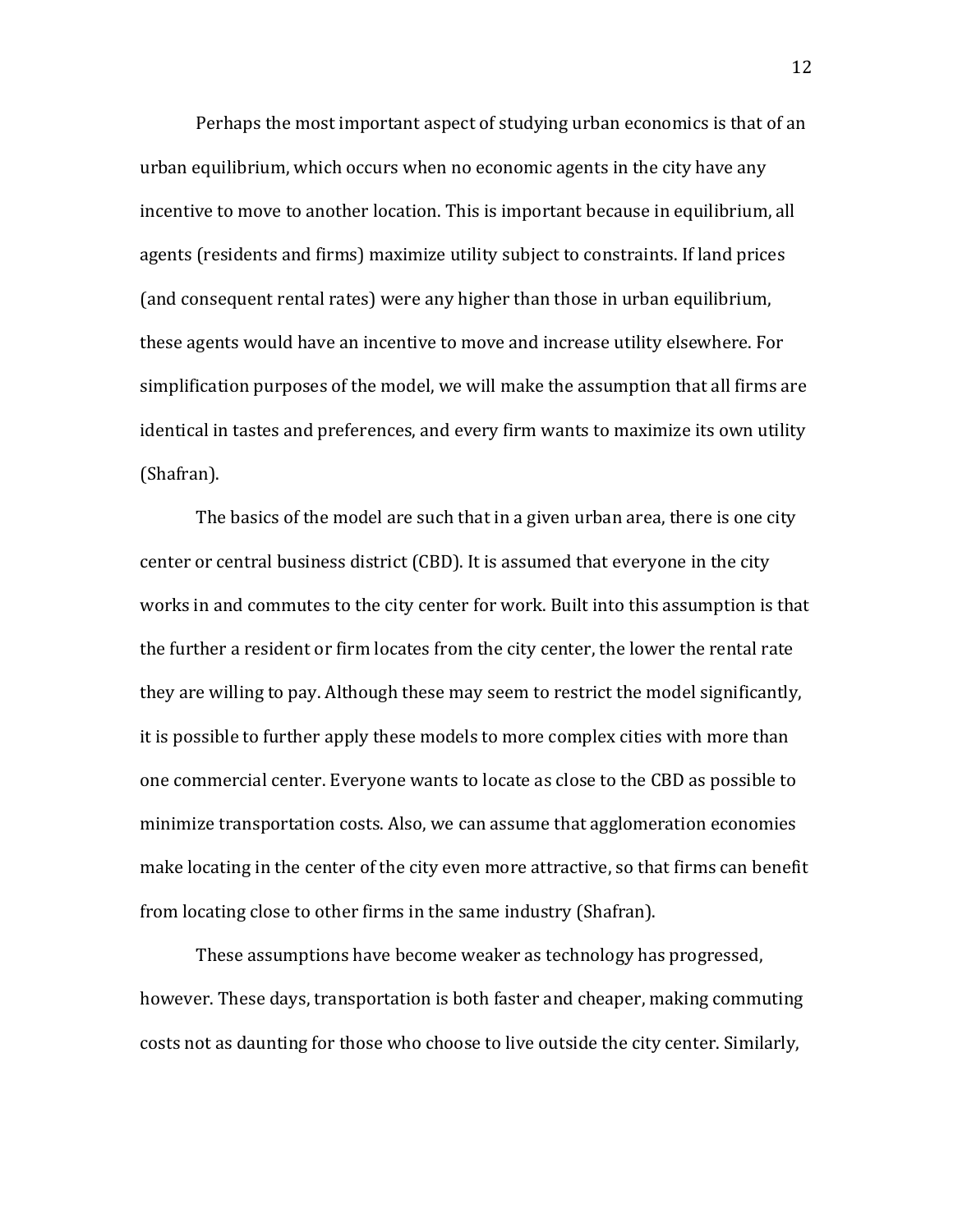the Internet has revolutionized communication, allowing back-office operations to locate outside the city center where rents are cheaper.

Nevertheless, we have decided to use the basics of the monocentric city model to test the hypothesis of our own model. The monocentric city model provides a nice foundation to work with and tweak in order to apply the model to firm behavior in a two-city situation. From the ideas set forth by Alonso, Muth, and Mills, we have added in our own justified assumptions to test our hypothesis – that an increase in the payroll tax in San Francisco will lead to firms leaving the city and entering San Jose, whose rental rates will increase.

This paper examines the effect of an increased payroll tax on commercial rental rates. More specifically, it shows how an increase in the payroll tax in San Francisco affects commercial rental rates in San Francisco as well as San Jose. By combing principles of labor economics and urban economics, we can determine the payroll tax's effect on a firm's decision whether or not to locate within the city of San Francisco.

#### **The Model**

The purpose of our theoretical model is to show the change in rental rates for tech companies in San Francisco and San Jose, before and after a payroll tax increase in San Francisco. We want to show how firms react to increases in input costs and from this, where they choose to locate. This information is important to firms looking to locate in central business districts. Having an understanding for where

13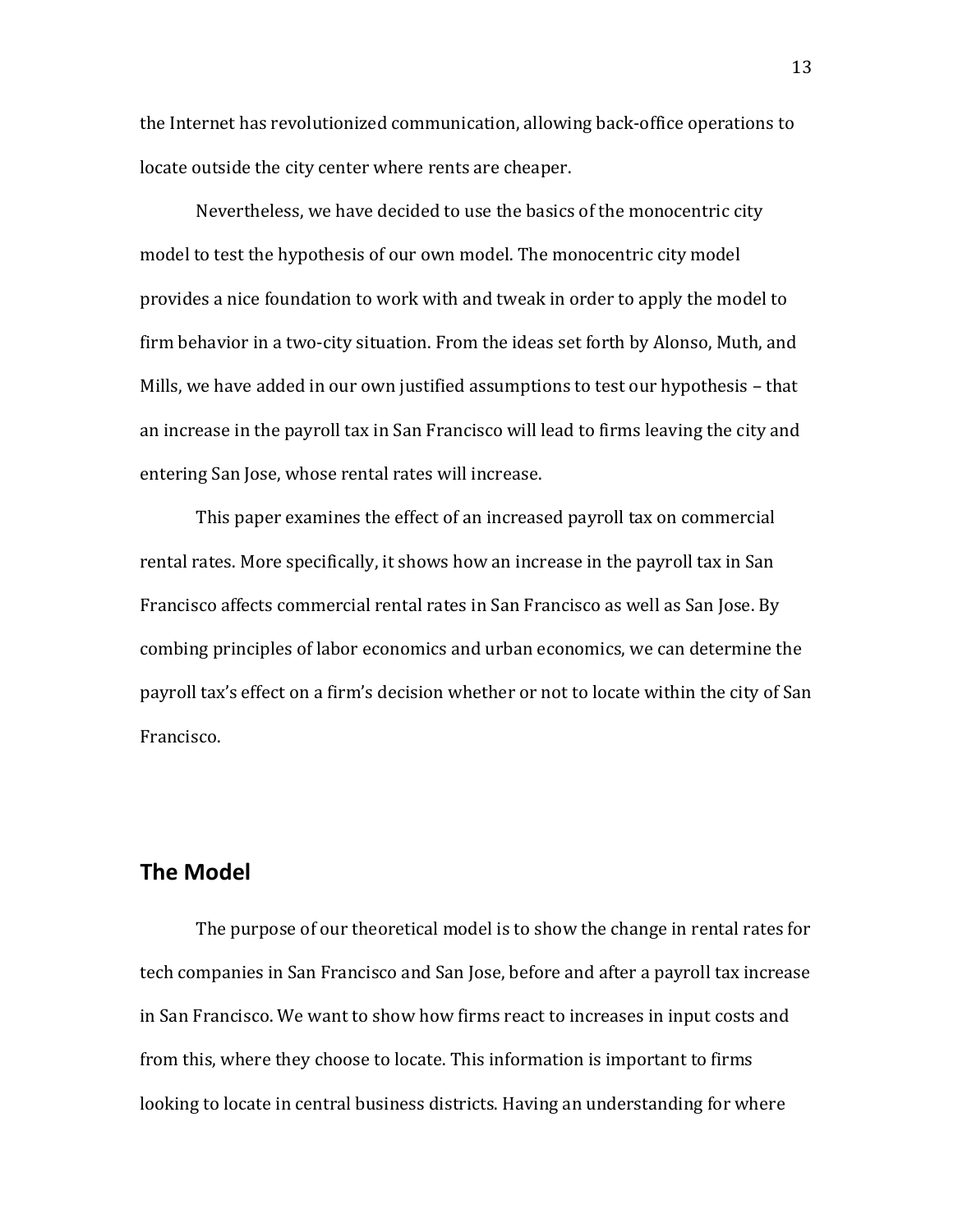firms locate based on cost minimization is an essential economic concern for profit maximizing firms. Through our own theoretical model, we hope to shed light on how firms go about locating in reaction to changes in input costs, specifically a payroll tax increase.

In initial equilibrium (before any payroll tax is implemented), we expect rental rates in San Francisco to already be higher than those in San Jose. Overall, the cost of living in San Francisco is higher and so is the cost of business. A major player in this phenomenon is that of agglomeration economies. When firms of the same industry locate near each other, there is an added benefit to all firms, even for competing firms. When more firms locate together, they have a higher chance of attracting more suppliers and consumers than any single firm could alone. In addition, there is a spreading of "knowledge in the air," where firms in the same industry can learn from those around them and progress faster (Shafran). Overall, San Francisco is a larger city than San Jose and houses more businesses, more suppliers, and more consumers. Because of San Francisco's dominance in the Bay Area, we believe that agglomeration economies make this business hub more desirable than San Jose in initial equilibrium. Keep in mind that San Jose has agglomeration economies of its own, but we believe that San Francisco's agglomeration economies benefit is higher than that of San Jose's.

To begin our model, we will solve for a typical firm who wants to minimize costs in a perfectly competitive market. An ideal market situation for the economy's overall welfare is that of perfect competition, where long run profits for firms are zero and all firms are price takers. In reality, perfect competition is not realistic.

14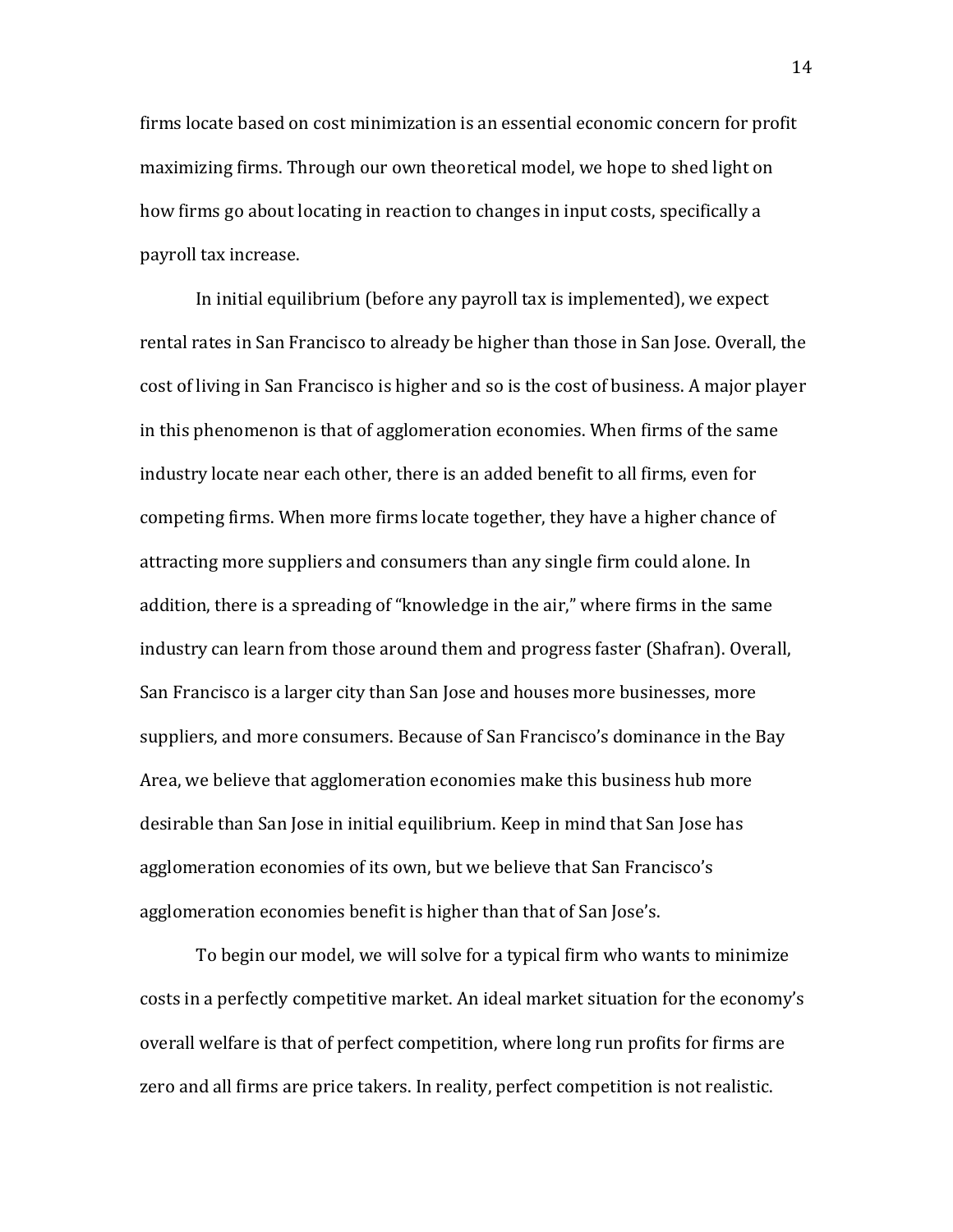However, we can use it as a benchmark to measure real-world markets. Through development of the model, we hope to prove that not only do agglomeration economies affect the initial rental rate in San Francisco, but that the implementation of the payroll tax will drive firms out of San Francisco and into San Jose, based on the assumption that these are the only two cities in which firms can locate. To begin, we must first identify and define the parameters we will use.

 $K =$  Amount of capital  $L =$  Number of laborers  $X =$  Amount of office space (sqft)  $\rho =$  Price of capital  $\delta = W$ age  $\alpha =$  Price of office space per sqft  $v =$  Output  $\beta$  = Price of output  $\Pi$  = Firm profits  $\alpha^{SF}$  = Rental rate in SF  $\alpha^{SI}$ = Rental rate in SJ  $\theta$  = Added benefit of agglomeration economies  $y = W$ age + payroll tax  $\sigma = W$ age rate in San Jose after payroll tax increase in San Francisco

We assume the cost function of a firm at the central business district depends on three inputs to production: capital K, labor L, and office space X. Each input has its own price – price of capital, wage rate, and rental rate:

$$
C(K, L, X) = \rho K + \delta L + \alpha X
$$

We further assume that output is produced according to a Cobb-Douglas constant returns-to-scale production function. The Cobb-Douglas functional form is used to show the relationship between inputs to production and the output. When we assume that firms produce at constant returns to scale, we mean that doubling the inputs will lead to exactly doubled output. We show this relationship between capital and labor to output as follows: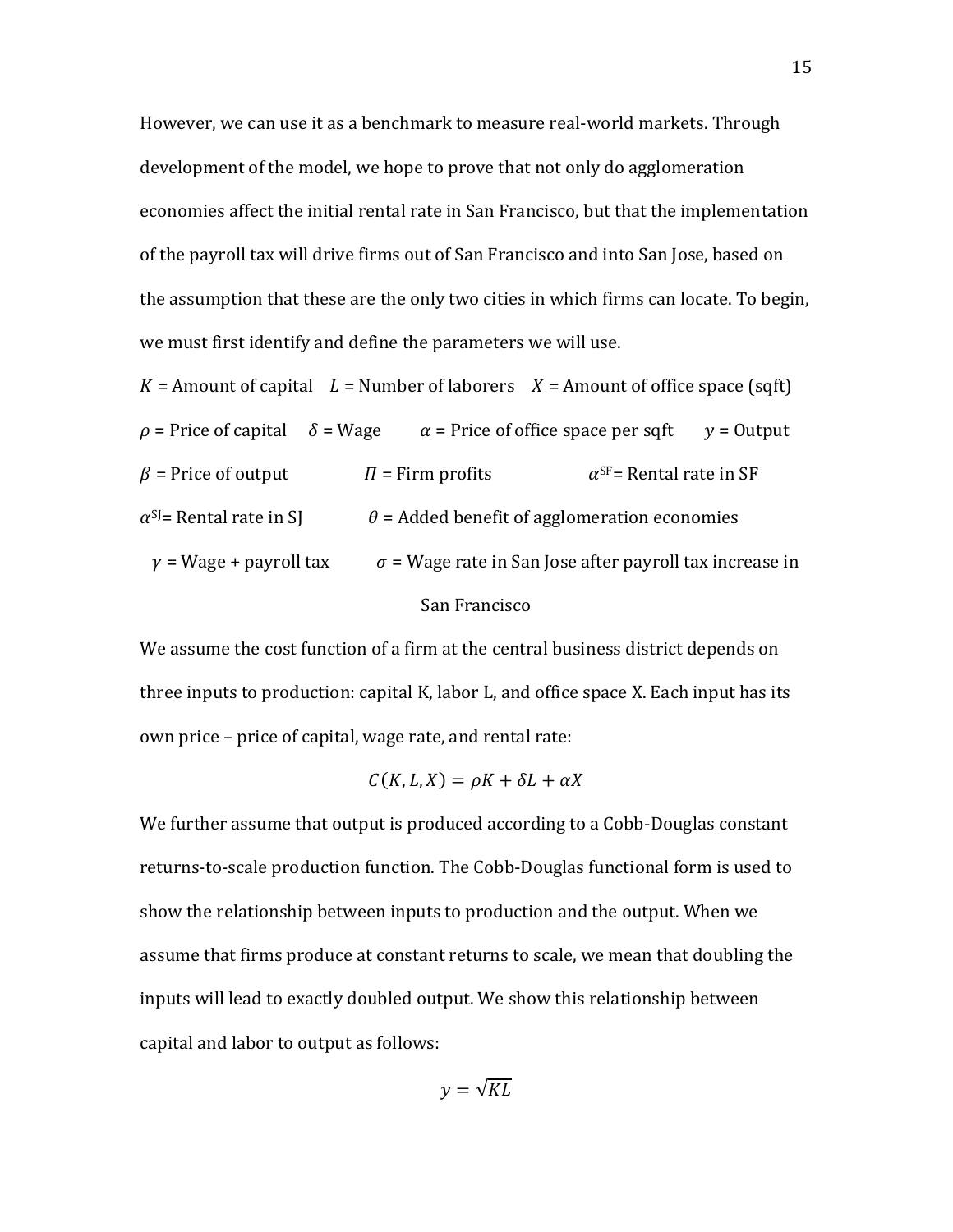For reasons to be discussed, we want to put the Cobb-Douglas production function in terms of just labor and output, so it can be substituted into the cost function for K:

$$
K = \frac{y^2}{L}
$$

When it comes to the amount of office space firms require, we make an assumption that all firms want the same square-footage per laborer. In a more complicated model, many other factors would be addressed and not at all firms would be identical. For simplification purposes, we use a best-guess assumption to show the relationship between labor and office space. With that said, we will assume that the amount of office space firms need is a linear function of number of laborers, where each laborer requires about 200 square feet each. In this equation, labor and office space are perfect complements, where one factor is complemented and depended on by the other. In economic terms, perfect complements are such that a decrease in the price of one good leads to increased demand for the complementary good:

$$
X=200L
$$

We now have each of our inputs to production in terms of labor. By taking our simple equations for capital, labor, and office space all in terms of labor, we can plant them back into the cost function. Now the entire cost function is in terms of labor:

$$
C(L) = \rho \frac{y^2}{L} + \delta L + \alpha 200L
$$

All firms want to minimize costs to production in order to maximize profits. With our parabola-shaped cost function, we want to find the point on the curve that shows the least-cost combination of inputs possible. To minimize cost, we take the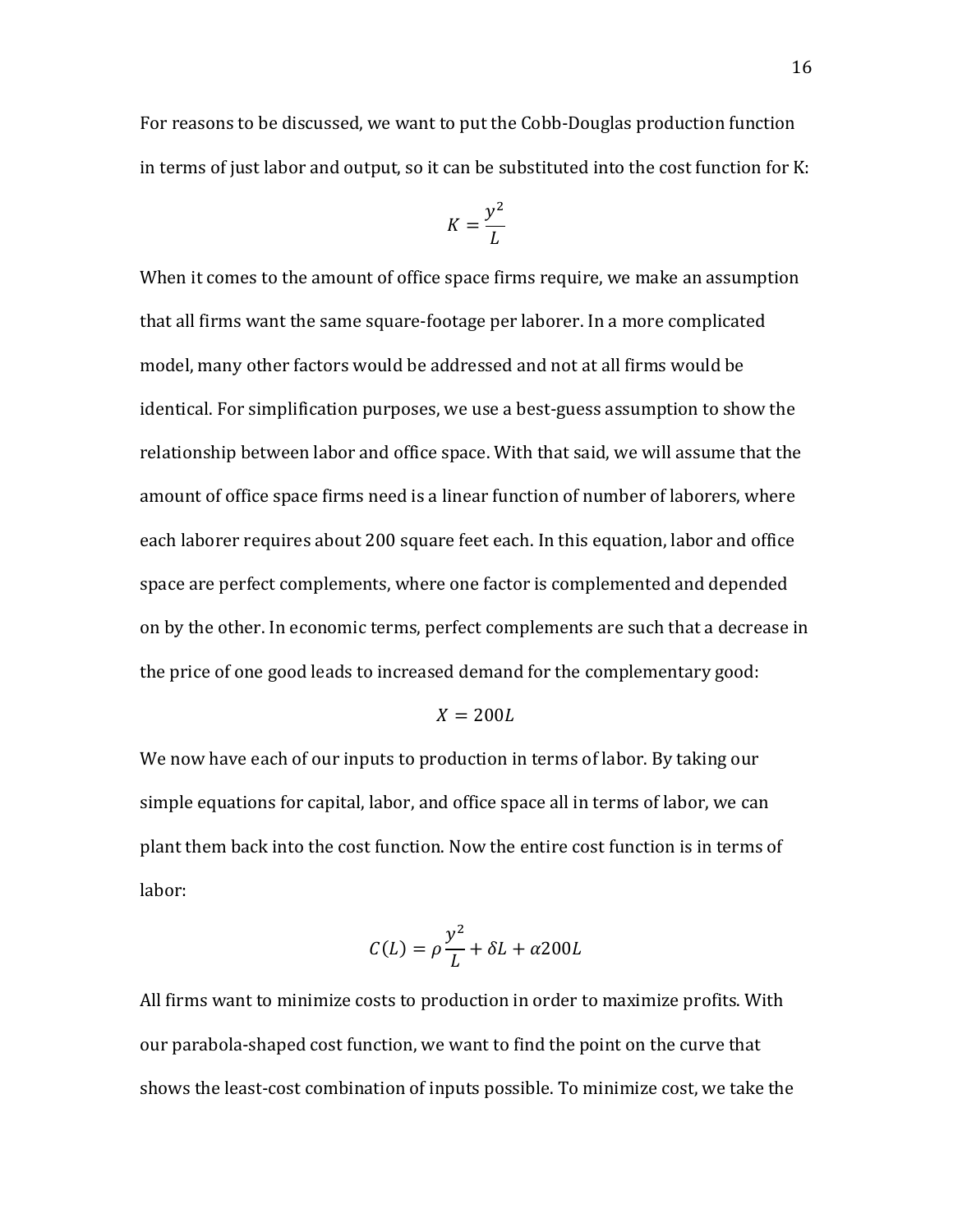derivative our cost function (which is already in terms of labor) with respect to labor and set it equal to 0:

$$
C'(L) = -\frac{\rho y^2}{L^2} + \delta + \alpha 200 = 0
$$

In order to solve for the cost minimizing level of labor  $L^*$ , we simply solve through the equation for L:

$$
\frac{\rho y^2}{L^2} = \delta + \alpha 200
$$

$$
\rho y^2 = L^2(\delta + \alpha 200)
$$

$$
L^2 = \frac{\rho y^2}{(\delta + \alpha 200)}
$$

$$
L^* = \sqrt{\frac{\rho y^2}{\delta + \alpha 200}}
$$

Now that we have the cost minimizing level of labor, we must find the cost minimizing levels of both capital and office space as well. Using what we have learned about the relationship between capital, labor, and office space, we can now solve for the cost minimizing levels of capital  $K^*$  and office space  $X^*$ . For capital, we simply look back at our Cobb-Douglas constant returns to scale production function. By plugging in  $L^*$  for L, we solve through for capital, which becomes our  $K^*$  cost minimizing level of capital:

$$
K^* = \frac{y^2}{L^*}
$$

$$
K^* = y^2 \sqrt{\frac{\delta + \alpha 200}{\rho y^2}}
$$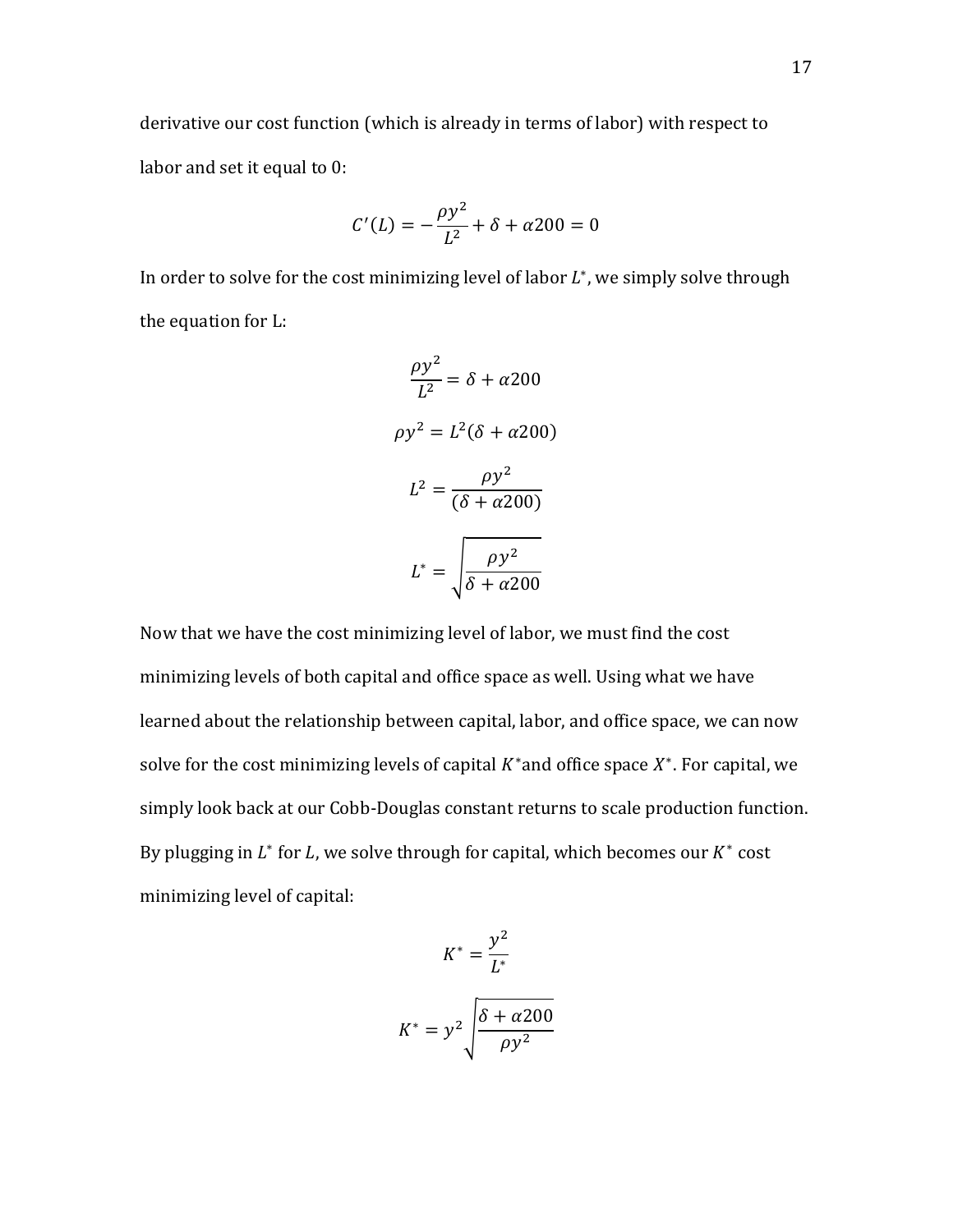For the cost minimizing level of office space, we follow the same approach. Since we know that office space is a function of labor, we plug in  $L^*$  into the office space formula and solve through for the cost minimizing level of office space  $X^*$ :

$$
X^* = 200L^*
$$

$$
X^* = 200 \sqrt{\frac{\rho y^2}{\delta + \alpha 200}}
$$

Now that we have both the cost minimizing levels of capital and labor, we can plug  $K^*$  and  $L^*$  back into the Cobb-Douglas production function. From this, we can prove that the cost minimizing levels of capital and labor will lead to the cost minimizing level of output for the firm:

$$
y = \sqrt{KL}
$$

$$
y^* = \sqrt{K^*L^*}
$$

$$
y^* = \sqrt{y^2} \sqrt{\frac{\delta + \alpha 200}{\rho y^2}} \sqrt{\frac{\rho y^2}{\delta + \alpha 200}}
$$

This complicated-looking equation simplifies nicely to:

$$
y^* = y
$$

With  $y^*$  as the cost minimizing level of output, we can solve for the simple revenue function. In economics, revenue simply equals the price of the good multiplied by the quantity of the good. From our variables defined above, we know the revenue function, where  $\beta$  is the price of the good being produced and  $y^*$  is the cost minimizing level of output:

$$
Revenue = \beta y^*
$$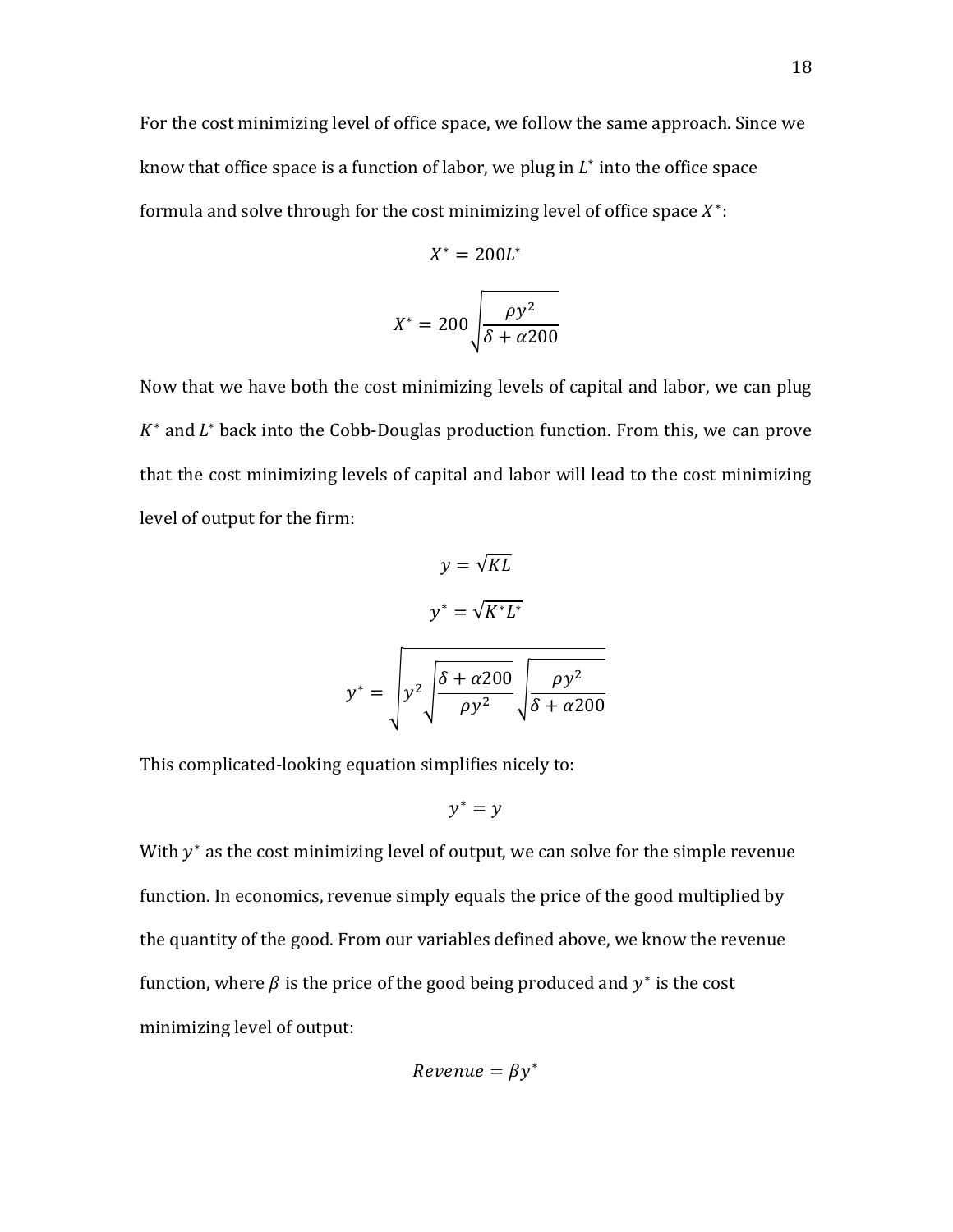Our next task is to solve for the profit function of the firm. For simplification purposes and staying true to the principles of economics, we assume that all firms compete in a perfectly competitive market. Perfect competition simply means that no firm is large enough or has enough influence to set the price on a homogenous good in the market. All firms in perfect competition are price takers, not price setters. They take the price of the good as given, because if they were to raise their prices, consumers would take their business elsewhere. Built into this assumption is that all firms in perfectly competitive markets earn zero long-run profits in equilibrium. As firms compete to undercut competitors and gain more consumer business, they lower their prices to the point where revenue is exactly equal to cost. At any price below this level, the firm would be earning a loss and would go out of business. From this, we know that profits are equal to revenue minus costs of production, which we also know must be equal to zero in perfectly competitive long run equilibrium:

$$
\pi = \beta y^* - (\rho K^* + \delta L^* + \alpha X^*) = 0
$$

Now we know that revenue is equal to costs, where the output and each input are in their cost minimizing forms:

$$
\beta y^* = \rho K^* + \delta L^* + \alpha X^*
$$

$$
\beta y = \rho y^2 \sqrt{\frac{\delta + \alpha 200}{\rho y^2}} + \delta \sqrt{\frac{\rho y^2}{\delta + \alpha 200}} + \alpha 200 \sqrt{\frac{\rho y^2}{\delta + \alpha 200}}
$$

Simplified:

$$
\beta y = 2y\sqrt{\rho(\delta + \alpha 200)}
$$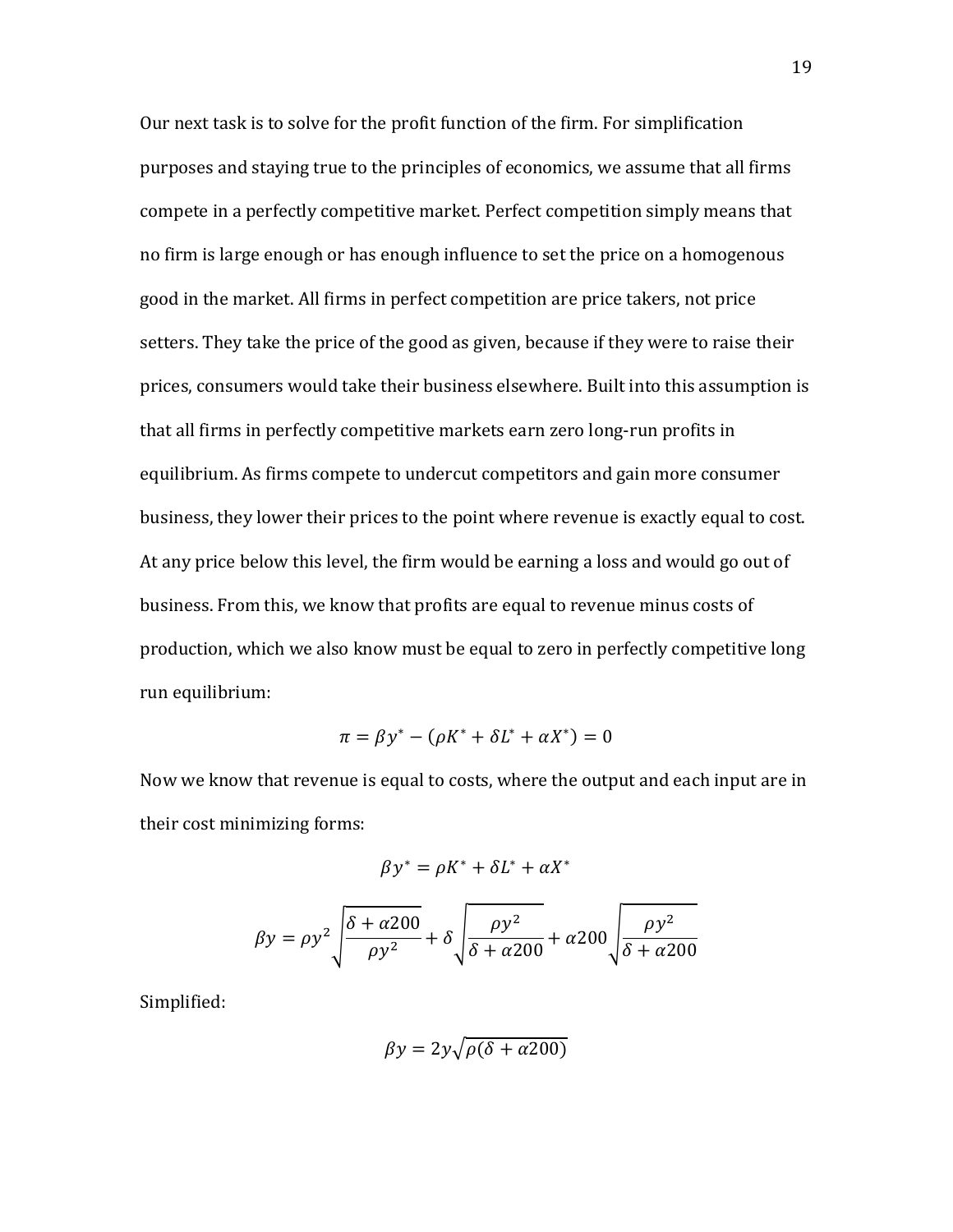We now have a market-wide simplified cost-revenue function for firms. Using our simplified profit function, we can manipulate it to solve for changing rental rates as the effect of changing labor costs in each city. Once the payroll tax is implemented, we know that this will affect the cost of labor for firms most directly. For simplification purposes, and to show exactly how rental rates in the two cities are affected, we will assume that  $\delta^{SI} = \delta^{SF} = \delta$ , and  $\rho^{SI} = \rho^{SF} = \rho$ . This means that in both San Francisco and San Jose, the rental rate and the price of capital are equal. This is obviously not realistic, but for theoretical purposes we feel that it is necessary to properly show how agglomeration economies directly affect rental rates in both cities. Let us solve through the model to find San Jose's rental rate  $\alpha = \alpha^{SI}$ . To do this, we go back to the industry-wide cost-revenue function and solve through for  $\alpha^{SJ}$ , holding all other factors constant:

$$
\beta y = 2y\sqrt{\rho(\delta + \alpha^{SJ}200)}
$$

$$
\beta^2 = 4(\rho\delta + \rho\alpha^{SJ}200)
$$

$$
\beta^2 = 4\rho\delta + \rho\alpha^{SJ}800
$$

$$
\rho\alpha^{SJ}800 = \beta^2 - 4\rho\delta
$$

$$
\alpha^{SJ} = \frac{\beta^2}{\rho 800} - \frac{\delta}{200}
$$

We now have San Jose's rental rate in equilibrium. In modeling San Francisco's profit function, we need to take a bit of a different approach. In equilibrium, we assume that all price points in San Francisco are higher than those in San Jose. Basically, the cost of running business is higher due to what we call agglomeration economies, where there is some additional benefit to locating in a city center where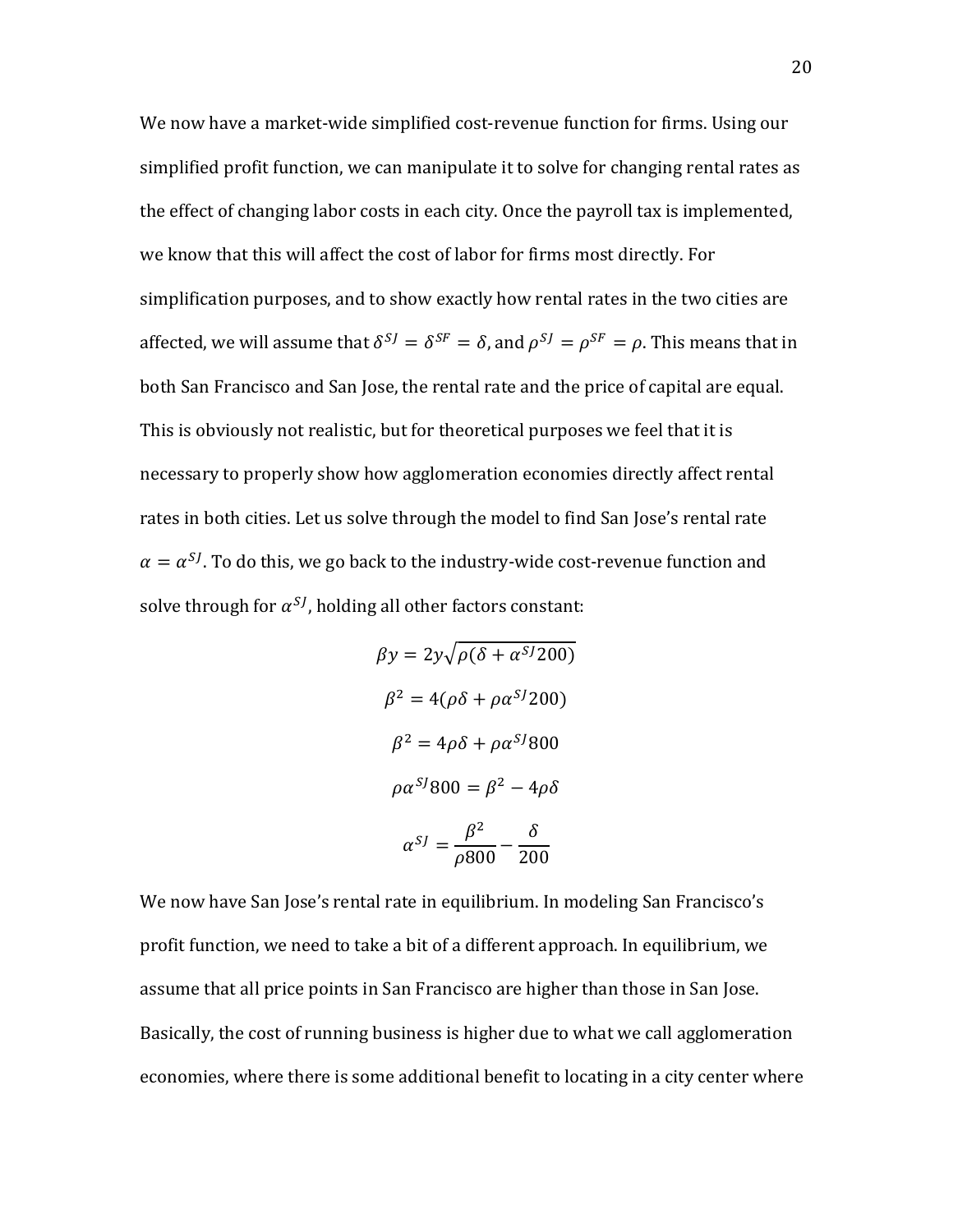many firms in the same industry locate. There is, in a sense, knowledge in the air, and all similar companies will benefit. Both San Francisco and San Jose experience these benefits, but we believe that San Francisco's are higher due to its larger size, number of firms, and economic output. To show the additional benefit of agglomeration economies, we add the parameter  $\theta > 0$  to San Francisco's benefit function, with the hopes of showing how initially, San Francisco's rental rate is higher than San Jose's. Keep in mind, this is all before we even discuss the addition of the payroll tax in San Francisco. Since the cost function is not altered yet, we pick up where we left off with the same cost function as San Jose. The difference is that we add the parameter  $\theta$  to San Francisco's revenue function to show its added benefit and solve through the profit function for San Francisco's wage rate  $\alpha^{SF}$ :

$$
\beta y + \theta = 2y\sqrt{\rho(\delta + \alpha^{SF} 200)}
$$

$$
\alpha^{SF} = \frac{\beta^2}{\rho 800} - \frac{\delta}{200} + \left(\frac{\beta \theta}{400\rho y} + \frac{\theta^2}{800\rho y^2}\right)
$$

In comparing initial rental rates in San Francisco and San Jose, we see that rental rates in San Francisco are greater than those in San Jose by exactly:

$$
\frac{\beta\theta}{400\rho y}+\frac{\theta^2}{800\rho y^2}
$$

By adding in the additional parameter for agglomeration economies, we can see exactly how much rental rates in San Francisco are affected in our simplified model. Now that we have set up our models in both San Francisco and San Jose, highlighting the differences in rental rates through agglomeration economies, we can now introduce the proposed payroll tax in San Francisco. The payroll tax will have some additional cost to labor by the term t, where  $(\delta + t) > \delta$ . Simply put, the cost of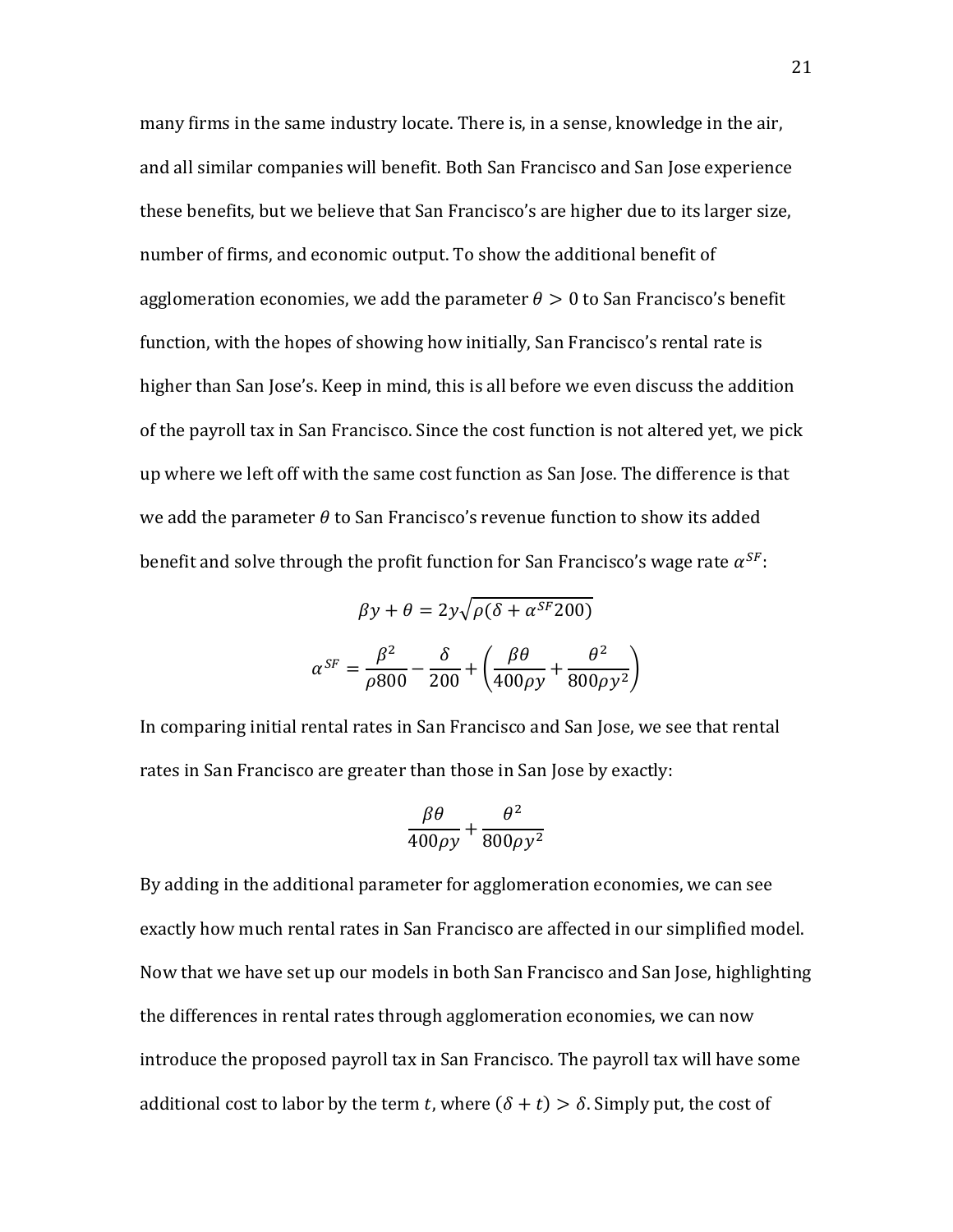labor to firms is higher after the implementation of the payroll tax. For simplification purposes, we will create a new parameter,  $\gamma = \delta + t$ , to denote the increased cost of labor to firms in San Francisco. Now we solve through San Francisco's cost function all the way through to rental rates to show the effect of an added cost to labor. In this case, all we do is replace each  $\delta$  with  $\gamma$  at every stage, beginning with the cost function to firms:

$$
C(K, L, X) = \rho K + \gamma L + \alpha X
$$

$$
C(L) = \rho \frac{y^2}{L} + \gamma L + \alpha 200L
$$

$$
C'(L) = -\frac{\rho y^2}{L^2} + \gamma + \alpha 200 = 0
$$

$$
\frac{\rho y^2}{L^2} = \gamma + \alpha 200
$$

$$
\rho y^2 = L^2(\gamma + \alpha 200)
$$

$$
L^2 = \frac{\rho y^2}{(\gamma + \alpha 200)}
$$

$$
L^* = \sqrt{\frac{\rho y^2}{\gamma + \alpha 200}}
$$

Again, we use what we know about the relationship between labor, capital, and office space to solve for the optimal levels of capital  $K^*$  and office space  $X^*$ :

$$
K^* = y^2 \sqrt{\frac{\gamma + \alpha 200}{\rho y^2}}
$$

$$
X^* = 200 \sqrt{\frac{\rho y^2}{\gamma + \alpha 200}}
$$

Recreating the revenue function: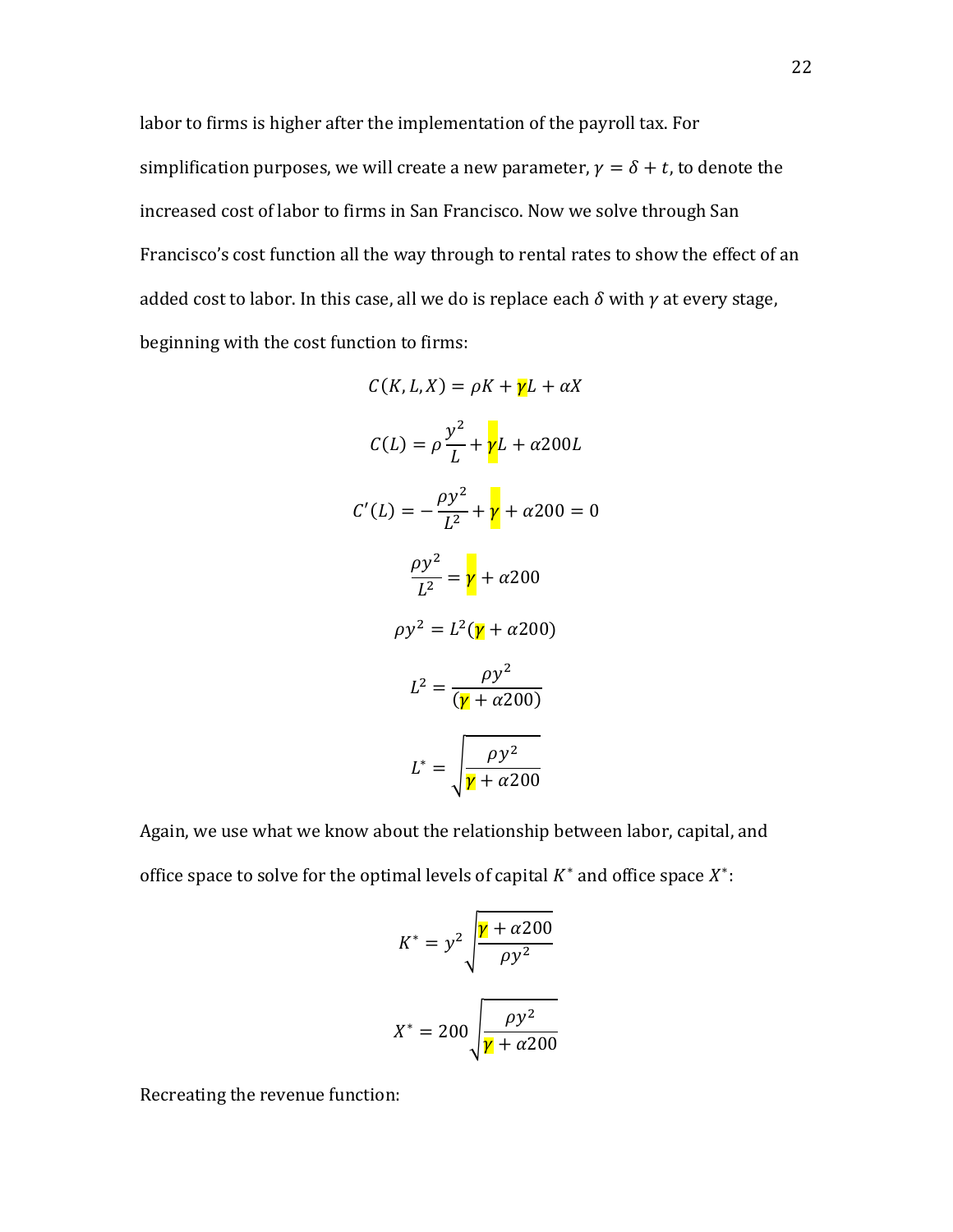$$
y^* = \sqrt{K^*L^*}
$$

$$
y^* = \sqrt{y^2 + \frac{\gamma}{\rho y^2}} \sqrt{\frac{\rho y^2}{\gamma + \alpha 200}}
$$

$$
y^* = y
$$

$$
y^* = \beta y^*
$$

Assuming all firms compete in a perfectly competitive market, economic profits in long run equilibrium are equal to zero:

$$
\pi = \beta y^* - (\rho K^* + \gamma L^* + \alpha X^*) = 0
$$

$$
\beta y^* = \rho K^* + \gamma L^* + \alpha X^*
$$

$$
\beta y + \theta = 2y\sqrt{\rho(\gamma + \alpha^{SF} 200)}
$$

Solving for the rental rate:

$$
\alpha^{SF} = \frac{\beta^2}{\rho 800} - \frac{\gamma}{200} + \left(\frac{\beta \theta}{400\rho y} + \frac{\theta^2}{800\rho y^2}\right)
$$

Since  $\gamma > \delta$  and the equations for  $\alpha^{SF}$  before and after the payroll tax are identical *except* for the substitution of  $\gamma$  for  $\delta$ , we know that as a result of the payroll tax in San Francisco, rental rates have dropped. The simple explanation for this is that firms have exited the city, driving down the demand for office space. In our twocity model, firms can either locate in San Francisco or in San Jose. When firms move out of San Francisco, the number of firms (and therefore labor) increases in San Jose. As more and more laborers move into San Jose, the wage rate will fall since the supply of laborers has exceeded the demand. We can assume that the decrease in the wage rate in San Jose (due to an increased supply of labor) is directly related to the increased number of firms migrating to San Jose and the increased demand for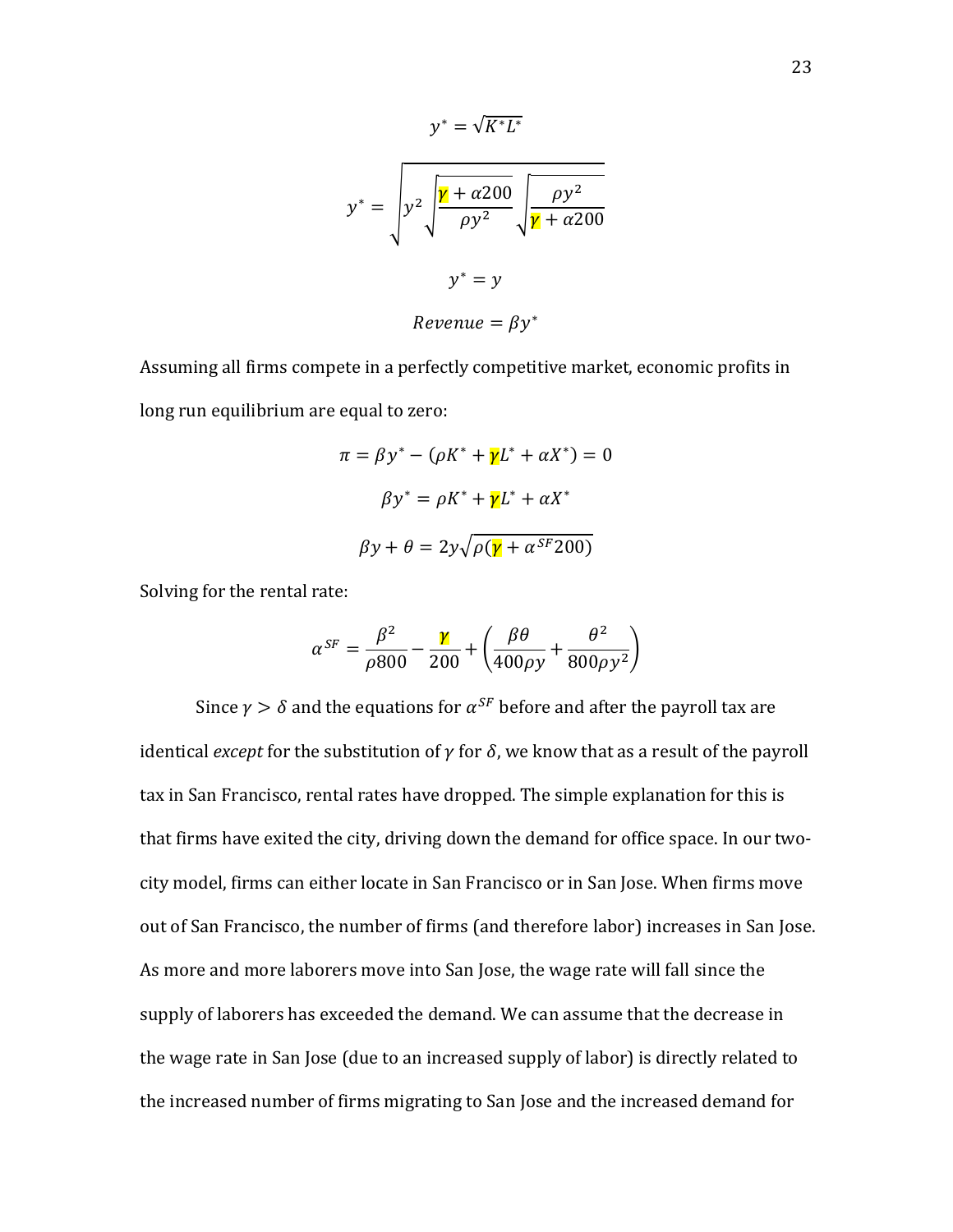office space. By adding a parameter  $\sigma$  ( $\sigma < \delta$ ), we can show through the model that a decreased wage rate will increase San Jose's rental rate relative to before the payroll tax in San Francisco. To do this, all we have to do is go through San Jose's profit and rental rate functions and substitute  $\sigma$  for  $\delta$ . As we saw before with the implementation of the payroll tax in San Francisco, the profit function will be exactly the same except for the new substituted variable. To save time, we will skip ahead to the profit function and solve for San Jose's new rental rate. For San Jose's profit function after the payroll tax, we get:

$$
\beta y = 2y\sqrt{\rho(\sigma + \alpha^{SJ}200)}
$$

Solving for the new rental rate:

$$
\beta^2 = 4(\rho \sigma + \rho \alpha^{SJ} 200)
$$

$$
\beta^2 = 4\rho \sigma + \rho \alpha^{SJ} 800
$$

$$
\rho \alpha^{SJ} 800 = \beta^2 - 4\rho \sigma
$$

$$
\alpha^{SJ} = \frac{\beta^2}{\rho 800} - \frac{\sigma}{200}
$$

Since we know that  $\sigma < \delta$ , we have proven that San Jose's rental rate is now higher than it was before the implementation of the payroll tax in San Francisco.

#### **Discussion of the Model**

This model uses the basics of the monocentric city model to explain many empirical observations. Such observations include: higher agglomeration economies lead to higher costs of living and higher rental rates, and that in a long-run urban equilibrium, all economic agents enjoy maximized utility with no incentives to leave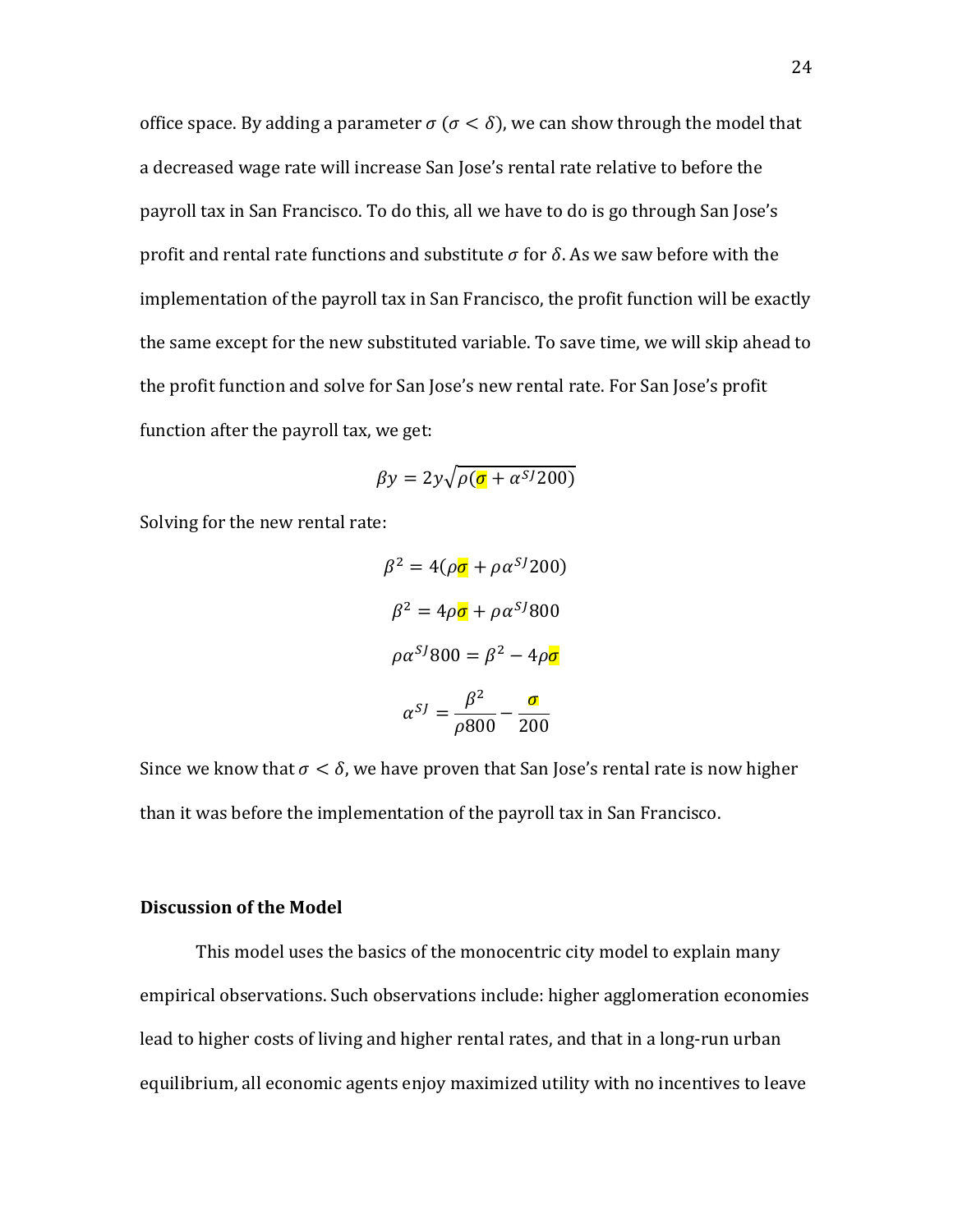the city. Maximized utility is used in theory to understand the behavior of individuals who wants to make themselves as well off as possible. In the real world, the situation is not as cut-and-dry as in a theoretical model, since there are countless other factors that affect one's well-being. For the sake of the model, we assume that the idea of maximizing utility is ideal for individuals and firms who are interested in making themselves better off.

We were correct in our assumption that initial rental rates in San Francisco were higher than those in San Jose at least partially due to the extra benefit of higher agglomeration economies. It is important to note that our theoretical model has some major restrictions and cannot possibly tell us exactly how much higher rental rates are in San Francisco – or if the rise is due to agglomeration economies alone. For the sake of the model, we feel that this assumption is justified. In the real world, we would expect many factors to influence the difference in rental rates between the two cities, factors that we cannot account for in our simple model. The addition of the parameter  $\theta$  led us to find that as benefits rose in San Francisco, so did its rental rate as compared to San Jose. Since San Francisco enjoyed higher benefits but at higher costs, the net benefit was equaled out to zero, as was the case in San Jose. Because of this property of perfectly competitive markets, firms do not have any incentive to leave their respective cities.

However, once the payroll tax is implemented in San Francisco, now costs are higher with constant benefits. The reaction of firms is to relocate where they will find lower costs, so they will move to San Jose where there is no payroll tax. For the tech industry in Northern California, the two major hubs to locate are San Francisco

25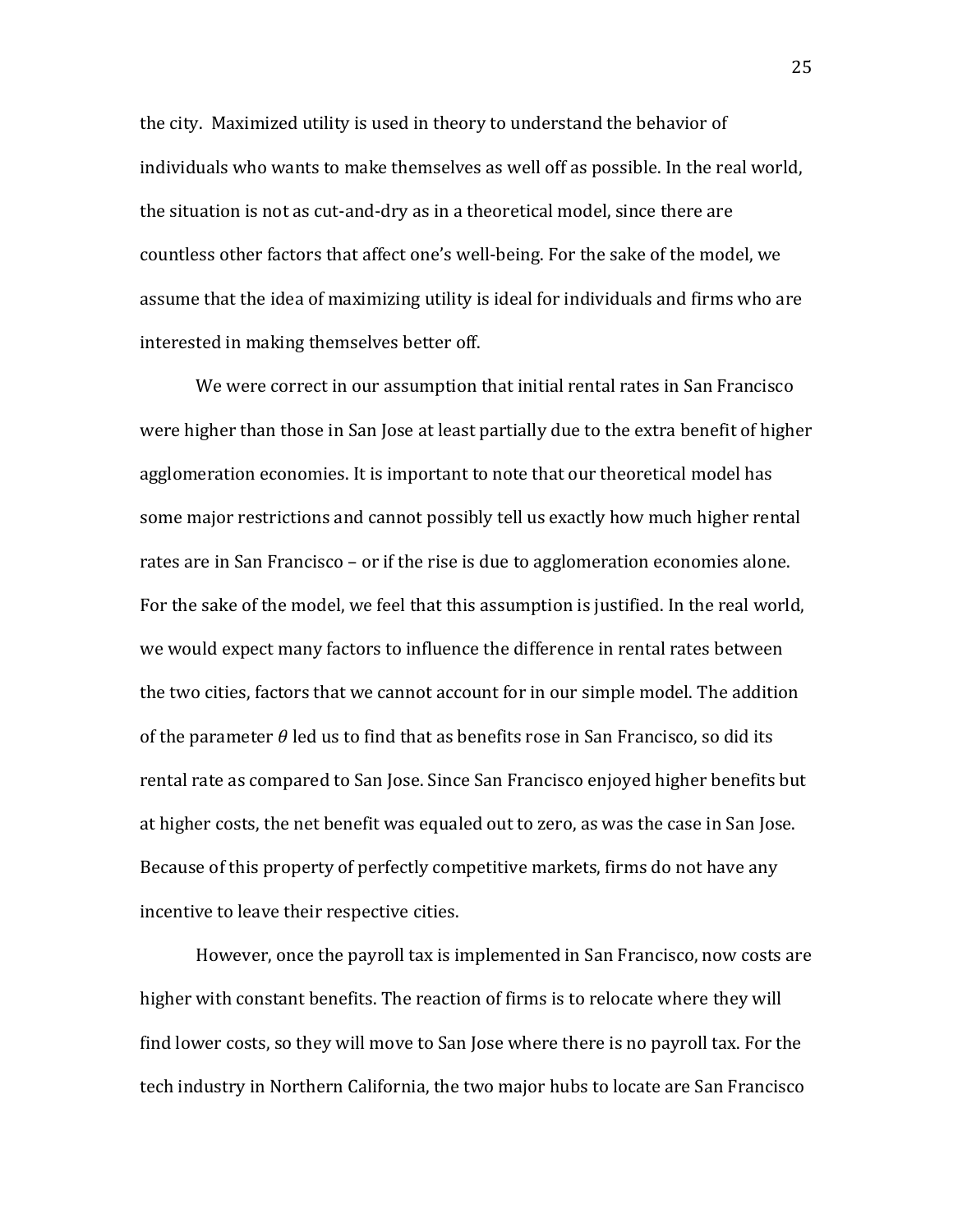and San Jose, which represents the Silicon Valley. Under our simplified model, we are assuming that San Francisco and San Jose are the only two possible cities in which firms can locate. The idea is that since their benefits will not change, they need to do what they can to lower their input costs. In this case, they want to enjoy a lower rental rate. As more and more firms demand cheaper office buildings, demand for buildings will rise in San Jose, raising the rental rate there. Because of the law of supply and demand, we know that as more people or firms demand a good or location, the price of that good or location will rise. It is important to note that the rental rate curves for both San Jose and San Francisco are convex due to the factor substitution between capital and labor for firms. At a certain point, the rental rate will rise until there is no longer any incentive to move into San Jose, and net benefits will once again be equal to zero. We would expect to find that the overall number of firms located in San Francisco has decreased, while that number has increased in San Jose.

When the payroll tax increases in San Francisco, we can view firms as having three options: leaving the city to avoid the tax (by moving to San Jose), staying in the city and paying the tax, or going out of business completely. When firms decide to move into San Jose to operate, the demand for labor in San Jose will increase. However, these firms will bring along their workers with them, so the supply of labor will increase at a similar rate. Overall, this would keep the wage rate relatively constant. For the firms that had to go out of business in San Francisco, there are laborers who would subsequently be out of jobs. Since the demand for labor has decreased in San Francisco due to the payroll tax increase, these laborers will seek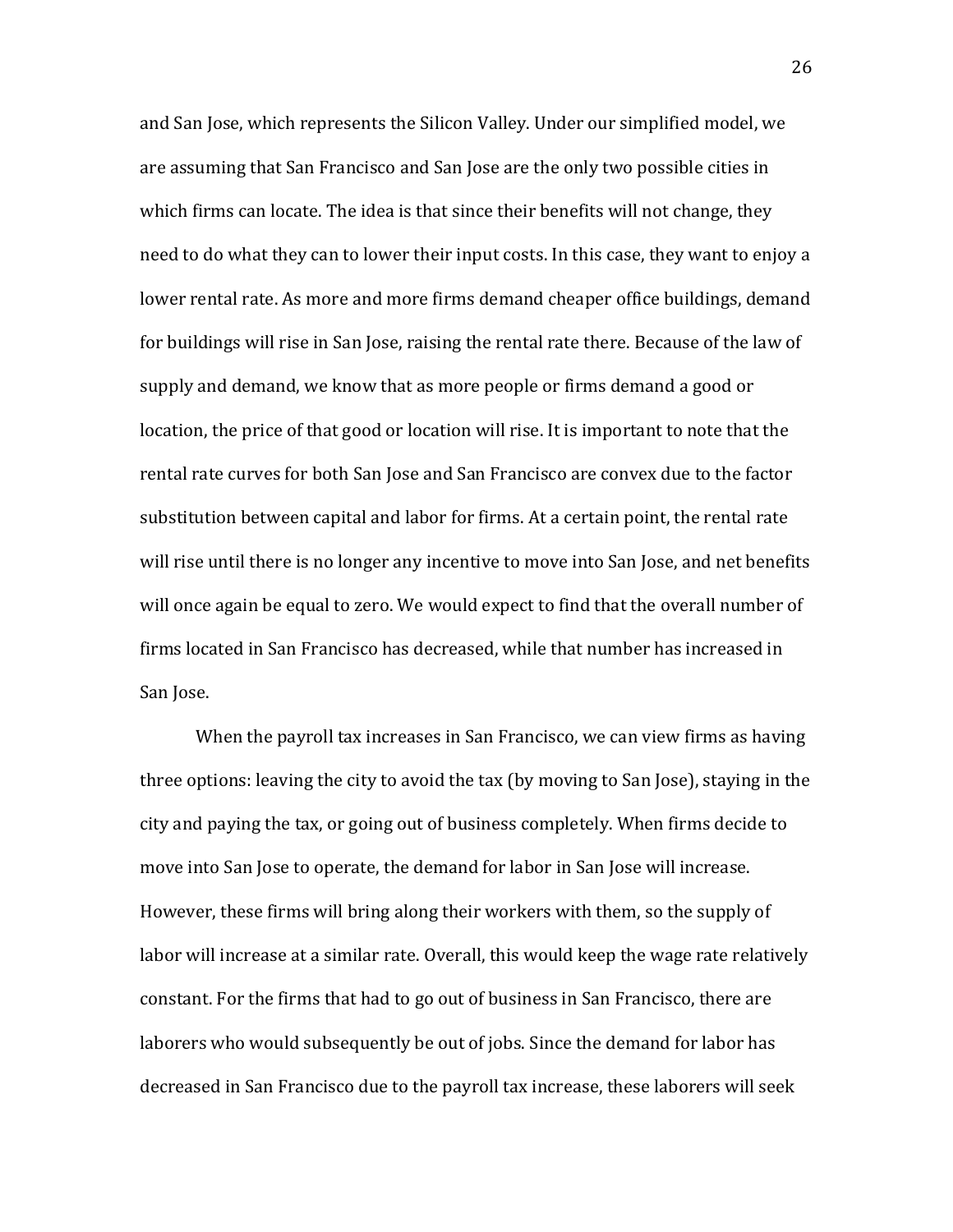out employment in the only other city they can: San Jose. The effect on the labor market in San Jose will be an additional rightward shift in the supply of labor, driving down the wage rate relative to before a payroll tax increase. By showing a drop in wage rates in San Jose, we have proven in our theoretical model that new rental rates have risen. Since benefits are left unchanged, any decrease in an input cost will translate to an increase in another input cost to keep profits at zero in equilibrium. Through the assumptions of our theoretical model, we cannot perfectly predict what would happen to the labor markets in both San Francisco and San Jose in the "real world," but we believe that this provides a fair representation for our theoretical purposes.

Based on the model we created, we have shown that the added benefit of agglomeration economies to San Franciscan firms raises the initial rental rate in equilibrium. Also, the implementation of the payroll tax in San Francisco shown in our model suggests that as the cost of the labor input increases, rental rates decrease to signify firms exiting the city. Lastly, as firms move out of San Francisco into San Jose, rental rates rise as more firms demand office space in the city that provides lower labor costs to firms.

### **Conclusion**

In the last few years, San Francisco has emerged as a capital for high technology. The city's draw for high tech firms now rivals that of the wellestablished Silicon Valley. Until recently, only the Silicon Valley offered the benefit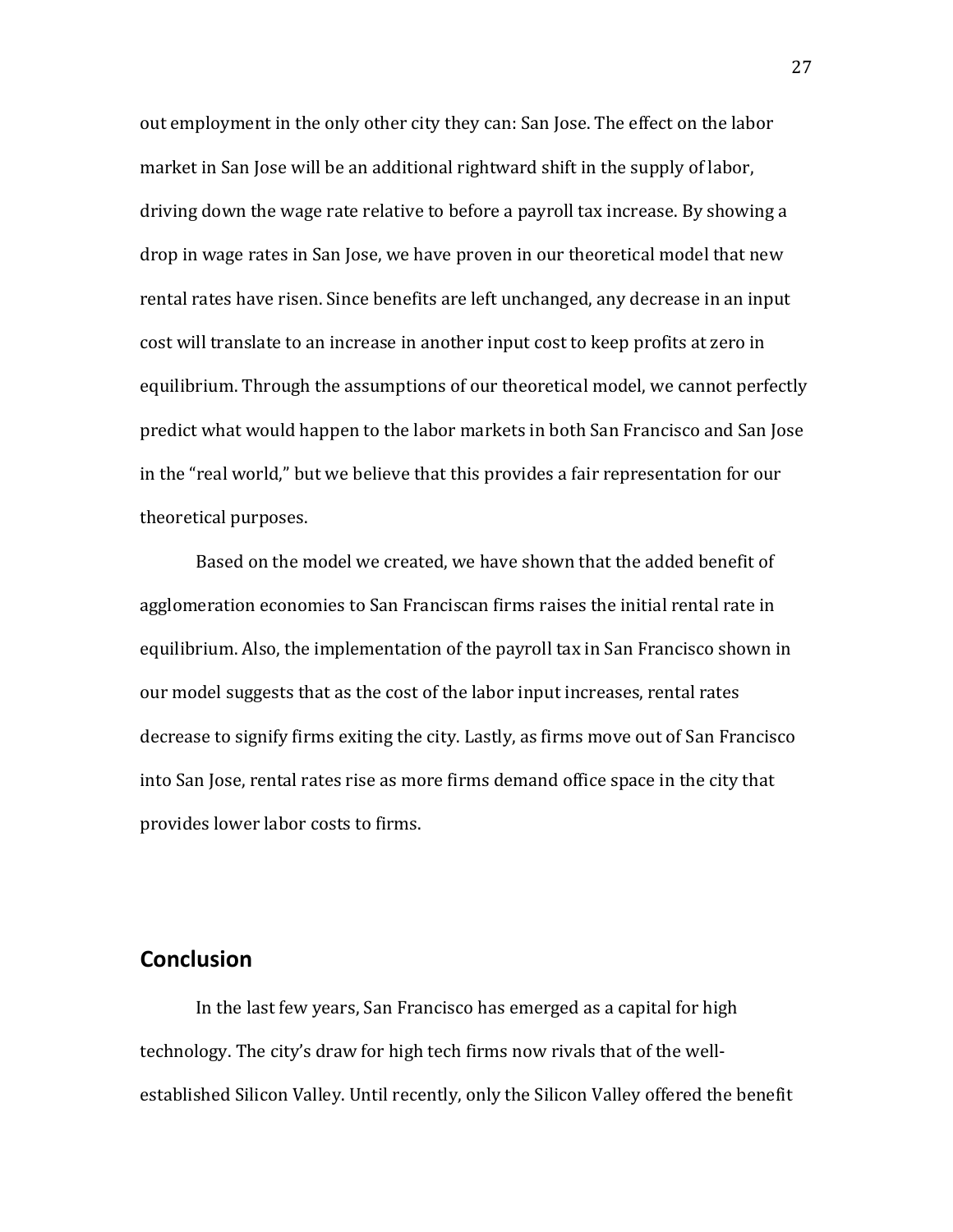of an agglomeration economy – tech firms benefiting from locating near other tech firms. Now, however, San Francisco offers an equally strong agglomeration of high tech firms. Furthermore, since tech firms employ mainly the bright and youthful, San Francisco offers the additional perks of an urban metropolis – something that is very attractive to young, financially well-off people.

Recently, though, San Francisco's 1.5 percent payroll tax has faced some harsh criticism. When Twitter threatened to cancel its plans to headquarter in San Francisco if the tax was not waived, people really began to question the validity of the city's business tax. Since San Francisco is the only city in California that charges a payroll tax, firms must consider this additional cost of locating within the city. For tech firms, Silicon Valley (represented in the paper by San Jose) is a viable alternative.

This paper uses an adapted version of the monocentric city model to show how San Francisco's payroll tax affects commercial rental rates in both San Francisco and San Jose. We find that as the payroll tax in San Francisco increases, the commercial rental rate falls in San Francisco and rises in San Jose. This is due to a decrease in the demand for labor in San Francisco, and eventual migration of firms to San Jose. Eventually, holding all else constant, at some level of payroll tax, the rental rates in San Francisco and San Jose will equalize.

It is important to recognize, however, that this model is based on many assumptions, and may not correctly model how the payroll tax affects commercial rental rates in the real world. There are many other factors that firms consider when deciding on where to locate their company. Additionally, in reality, firms are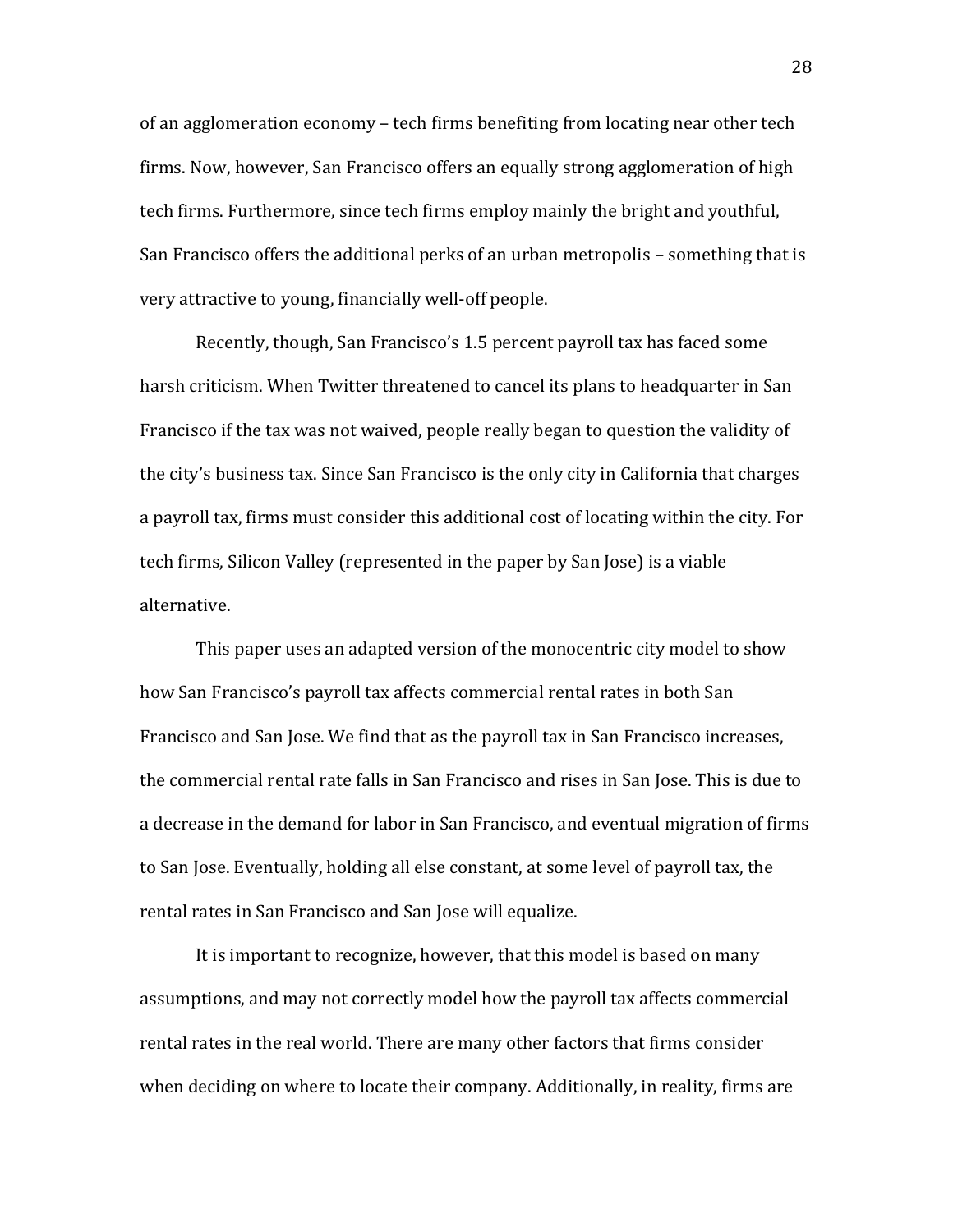not limited to San Francisco or San Jose – they can locate anywhere. Also, there are high costs of moving a company – costs that are not built into our model. However, the model we've developed does offer some insight into the interaction between the payroll tax and commercial rental rates.

Since this paper does not offer an empirical analysis of San Francisco's payroll tax on surrounding commercial rental rates, it does not offer a specific payroll tax rate that would increase efficiency. Its benefit to public policy makers then is the theoretical intuition behind the interaction of the payroll tax and commercial rental rates. Policy makers must choose a payroll tax rate that satisfies a balance between high tax revenues and a high number of firms staying in San Francisco after the tax. The perfect balance is unknown.

Ultimately, by combining principles from labor economics and urban economics with an adapted version of the monocentric city model, this paper proves that as the payroll tax increases in San Francisco, the commercial rental rate falls in San Francisco and rises in San Jose. Only time will tell exactly how many firms will leave the city for a less tax-burdened location, but the intuition is clear: higher taxes on the wage expenditure depress the demand for labor and ultimately cause firms to flee in search of a less stifling environment.

29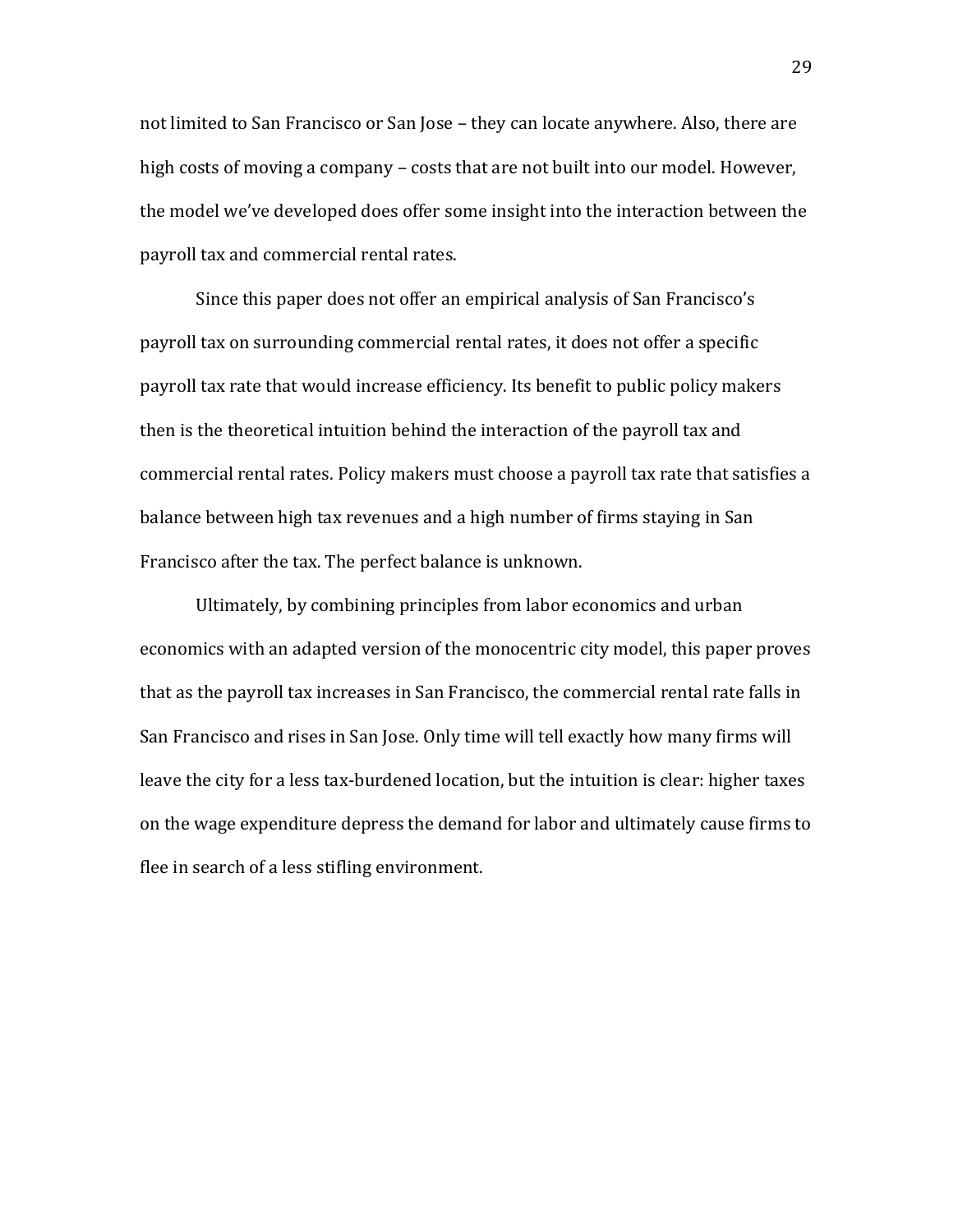## **Works Cited**

- Begin, Brent. "Payroll Tax a Point of Contention for San Francisco Startups." *San Francisco Examiner: Science & Technology*. SF Examiner, 17 Mar. 2011. Web. 15 May 2012. <http://www.sfexaminer.com/news/science-and-technology/ 2011/03/payroll-tax-point-contention-san-francisco-startups>.
- Brenner, Reuven. "Putting A Value On Google And Facebook." *Forbes*. Forbes Magazine, 03 Feb. 2011. Web. 15 May 2012. <http://www.forbes.com/sites/ leapfrogging/2011/02/03/putting-a-value-on-google-and-facebook/>.
- Dineen, J.K. "Winner / Deal of the Year: Twitter at Market Square." *San Francisco Business Times*. Business Journals, 23 Mar. 2012. Web. 15 May 2012. <http://www.bizjournals.com/sanfrancisco/print- edition/2012/03/23/ winner- deal-of-the-year-twitter-at.html?page=all>.
- "Facebook." *Wikipedia*. Wikimedia Foundation, 15 May 2012. Web. 15 May 2012. <http://en.wikipedia.org/wiki/Facebook>.
- "Google Company History." *Google*. Web. 15 May 2012. <http://www.google.com/ about/company/history.html>.
- Guillermo Cruces, Sebastian Galiani, Susana Kidyba. Payroll taxes, wages and employment: Identification through policy changes, Labour Economics, Volume 17, Issue 4, August 2010, Pages 743-749, ISSN 0927-5371, 10.1016/j.labeco.2009.11.004. <http://www.sciencedirect.com/science/ article/pii/S0927537109001298>.

Kotkin, Joel. "The Best Cities For Technology Jobs." *Forbes*. Forbes Magazine, 18